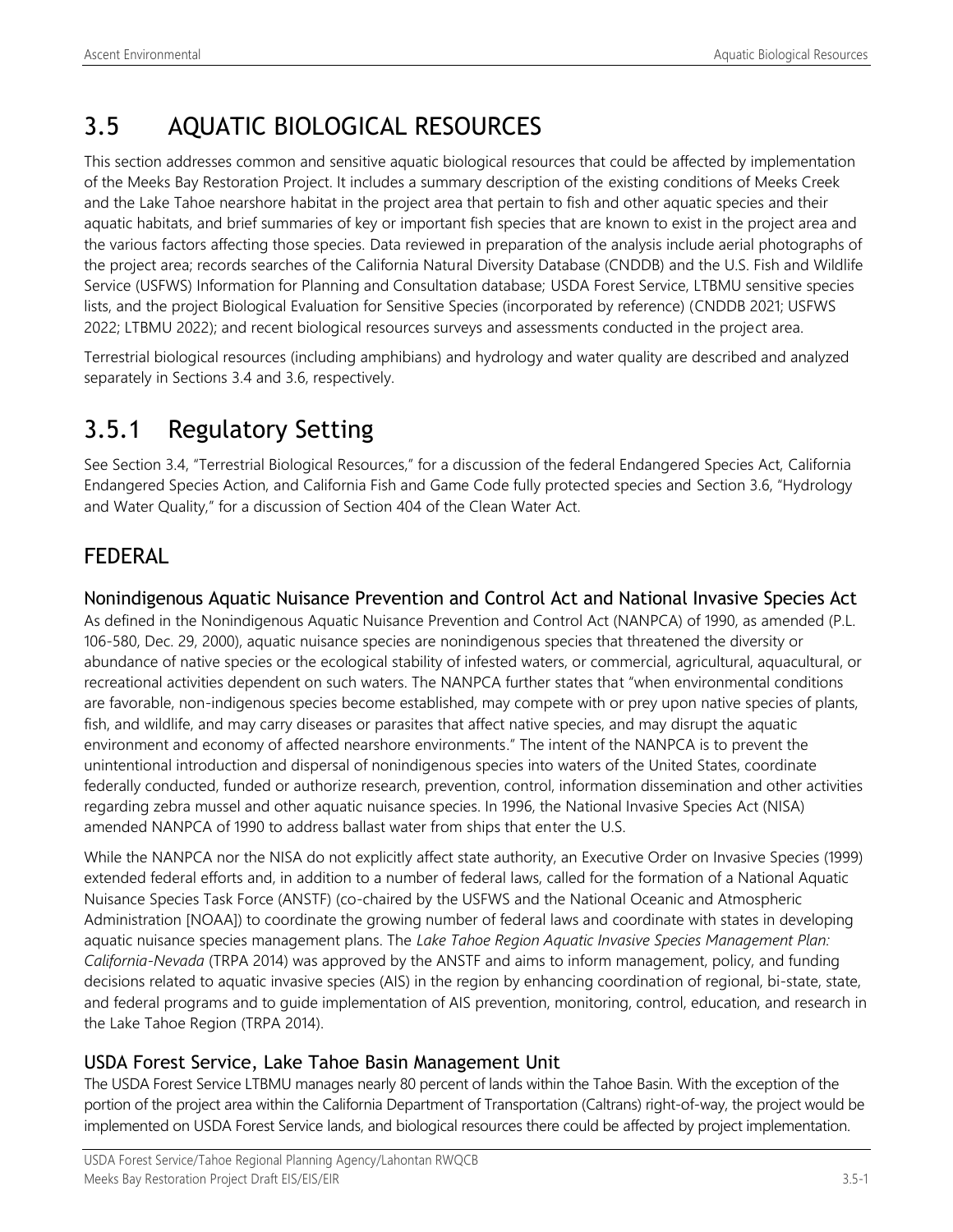Management of the USDA Forest Service lands adjacent to or near the study area is guided by the LTBMU Forest Plan (USFS 2016). The Forest Plan includes management direction (36 CFR 219.3, 1982), and explanatory material. The management direction is the Forest Plan content that must be followed in planning and implementing management activities and is also referred to as the Plan components. More specific standards and guidelines for biological and other resources are described in detail in the LTBMU Forest Plan (USDA Forest Service 2016). In addition, the LTBMU maintains a list of plants and animals designated as sensitive by the Regional Forester of USFS Region 5 that should be addressed when a project may affect LTBMU land. USDA Forest Service sensitive fish species with the potential to occur in the project area are described below and a full analysis of potential project effects on these species is provided in the Biological Evaluation.

## TAHOE REGIONAL PLANNING AGENCY

## **Thresholds**

TRPA thresholds have been established for water quality, air quality, scenic resources, soil conservation, fish, vegetation, wildlife, noise, and recreation. TRPA cannot approve projects that would cause a significant adverse effect on a threshold area without appropriate mitigation. Every 5 years, TRPA conducts a comprehensive evaluation to determine whether each threshold is being achieved and/or maintained, creates specific recommendations to address problem areas, and directs general planning efforts for the next 5-year period. The most recent threshold evaluation was completed in 2019. The adopted TRPA thresholds for aquatic resources are described below (TRPA 2016).

#### Water Quality – Aquatic Invasive Species

The TRPA aquatic invasive species (AIS) is a management standard under the Water Quality threshold that states that TRPA must "[p]revent the introduction of new aquatic invasive species into the region's waters and reduce the abundance and distribution of known aquatic invasive species" and "[a]bate harmful ecological, economic, social and public health impacts resulting from aquatic invasive species." Other management standards under the Water Quality threshold are addressed in Section 3.6, "Hydrology and Water Quality."

The Lake Tahoe AIS Program is implemented by 40 public and private partner organizations, including federal, state, and local jurisdictions, research partners, public utility districts, and private marinas. The TRPA and the Tahoe Resource Conservation District (TRCD) lead the program in collaboration with the public and private partners. The program's mission is to prevent, detect, and control aquatic invasive species in the region so that future generations can enjoy Lake Tahoe.

#### Fisheries

The goal of TRPA threshold standards for fisheries resources is to improve aquatic habitat important for the growth, reproduction, and perpetuation of existing and threatened fish resources in the Lake Tahoe Basin. TRPA has adopted four indicator reporting categories in the fisheries threshold category, three numerical standards for stream habitat condition, and one management standard for instream flow and Lahontan cutthroat trout (*Oncorhynchus clarkii henshawi*) (LCT).

#### Fisheries – Lake Habitat

The lake habitat threshold standard is a management standard with a numeric target to achieve the equivalent of 5,948 acres of "prime" fish habitat within the nearshore of Lake Tahoe, defined by substrate size. Prime fish habitat includes spawning habitat and feed and cover habitat. The indicator for lake habitat showed that the status is "at or somewhat better" than the adopted management targets with an "unknown" trend. Analysis of remotely sensed data collected in August 2010 and 2015 estimated that there are about 6,135 acres of "prime" fish habitat in Lake Tahoe's nearshore/littoral zone (O'Neil-Dunne et al. 2016), suggesting that TRPA is meeting the adopted management target of 5,948 acres.

#### Fisheries – Stream Habitat

The stream habitat threshold standard is a management standard with a numeric target to maintain 75 miles of excellent, 105 miles of good, and 38 miles of marginal stream habitat as indicated by the Stream Habitat Quality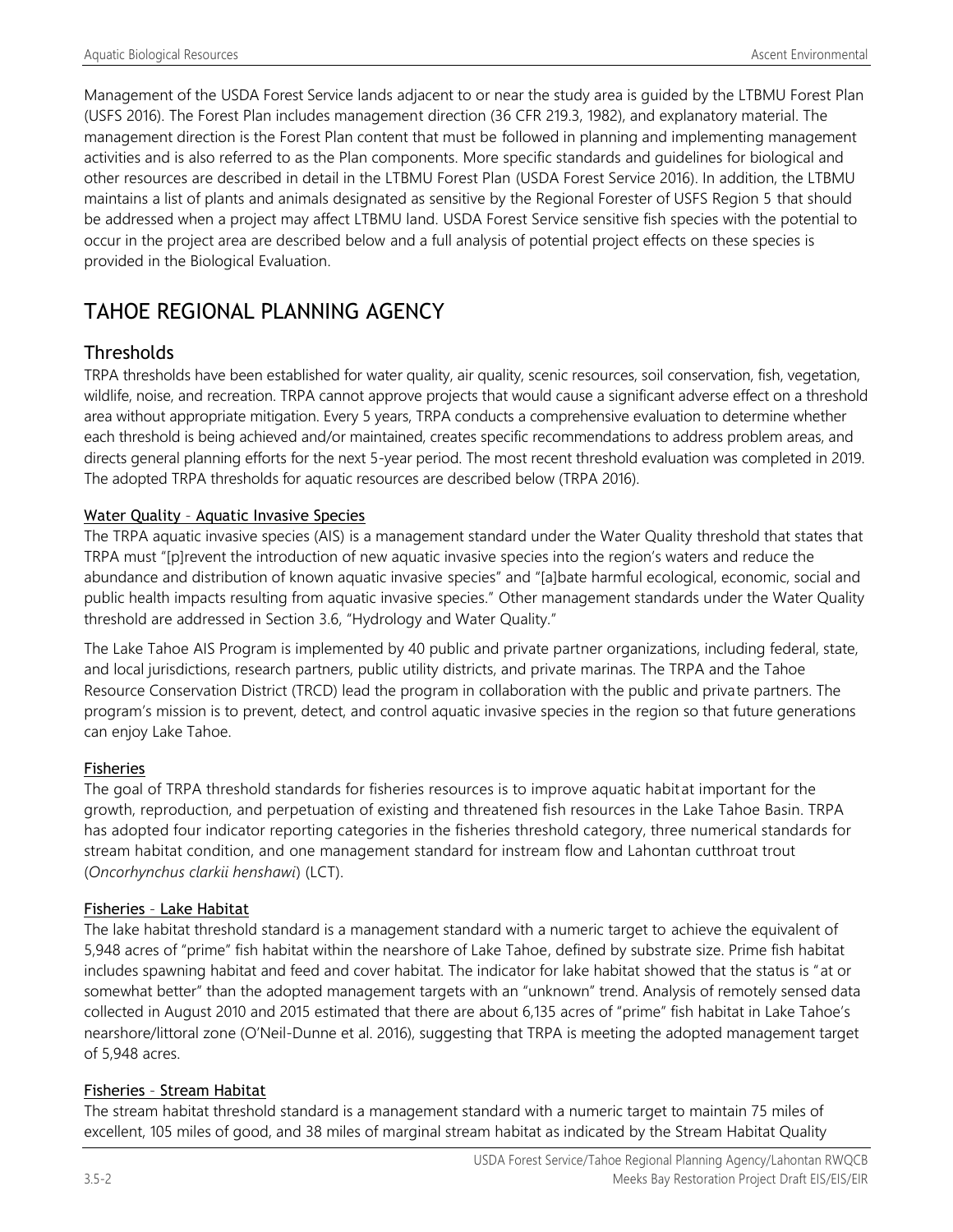Overlay map, amended May 1997, based upon the re-rated stream scores set forth in Appendix C-1 of the 1996 Evaluation Report. Analysis of remotely sensed data estimated that TRPA is meeting the adopted management target for excellent stream habitat but is not meeting the targets for good or marginal stream habitat.

### Tahoe Regional Plan

The following goals and policies of the Tahoe Regional Plan (TRPA 2012) relate to protection of aquatic species potentially affected by the project:

GOAL FI-1: seeks to improve aquatic habitat essential for the growth, reproduction, and perpetuation of existing and threatened fish resources in the Lake Tahoe Region.

- Policy FI-1.2: Unnatural blockages and other impediments to fish movement shall be prohibited and removed, wherever appropriate.
- Policy FI-1.4: Standards for boating activity shall be established for the shallow zone of Lake Tahoe.
- Policy FI-1.5: Habitat improvement projects are acceptable practices in streams and lakes.
- Policy FI-1.9: Prohibit the release of nonnative aquatic invasive species in the region in cooperation with public and private entities. Control or eradicate existing populations of these species and take measures to prevent accidental or intentional release of such species.

### Code of Ordinances

Chapter 63, "Fish Resources," of the TRPA Code of Ordinances (TRPA Code), includes provisions to ensure the protection of fish habitat and to provide for the enhancement of degraded habitat. The chapter applies to all projects and activities that could interfere with the health of fish populations in Lake Tahoe, its tributaries, and other lakes in the region. Provisions for the protection or enhancement of fish habitat shall be included for all new uses, projects and activities within fish habitat as identified by TRPA fish habitat maps or a qualified biologist. Fish habitat consists of a complex set of elements, such as spawning and nursery areas, food supply, and escape cover (TRPA 2021a).

Lake habitat is protected in Chapter 63.3.1. Projects and activities conducted in the shorezone may be prohibited, limited, or otherwise regulated in prime habitat areas, or in areas and/or at times found by TRPA to be vulnerable or critical to the needs of fish (TRPA 2021a).

Chapter 63.4, "Aquatic Invasive Species," includes provisions to prevent the introduction and spread of AIS. Section 63.4.1 prohibits the transport or introduction of AIS into the Tahoe Region; the launching of any watercraft or landing of any seaplane contaminated with AIS into the waters of the region; the launching, or attempting to launch, of any motorized watercraft into the waters of the region without an inspection by TRPA or its designee, to detect the presence, and prevent the introduction of, AIS (non-motorized watercraft and seaplanes are subject to inspection and are included in this provision if determined necessary by TRPA or its designee); the provision of inaccurate or false information to TRPA or persons designated to conduct inspections; and the alteration, modification or unauthorized use of any inspection seal or other device used by TRPA or its designee to indicate that a watercraft or seaplane last entered the waters of the Tahoe Region (TRPA 2021a).

## **STATE**

### Section 2301 – Dreissenid Mussel Prevention

California Fish and Game Code Section 2301 allows designated staff (and other authorized state authorities including California Department of Pesticide Regulation [CADPR] peace officers and California Department of Food and Agriculture [CDFA]) to inspect, impound, or quarantine any conveyance (e.g., watercraft) that may carry dreissenid mussels (i.e., quagga and zebra mussels [*Dreissena bugensis* and *D. polymorpha*, respectively]). CDFA is also the lead agency for regulatory activities associated with noxious weeds (CAC Title 3, Sec. 3400).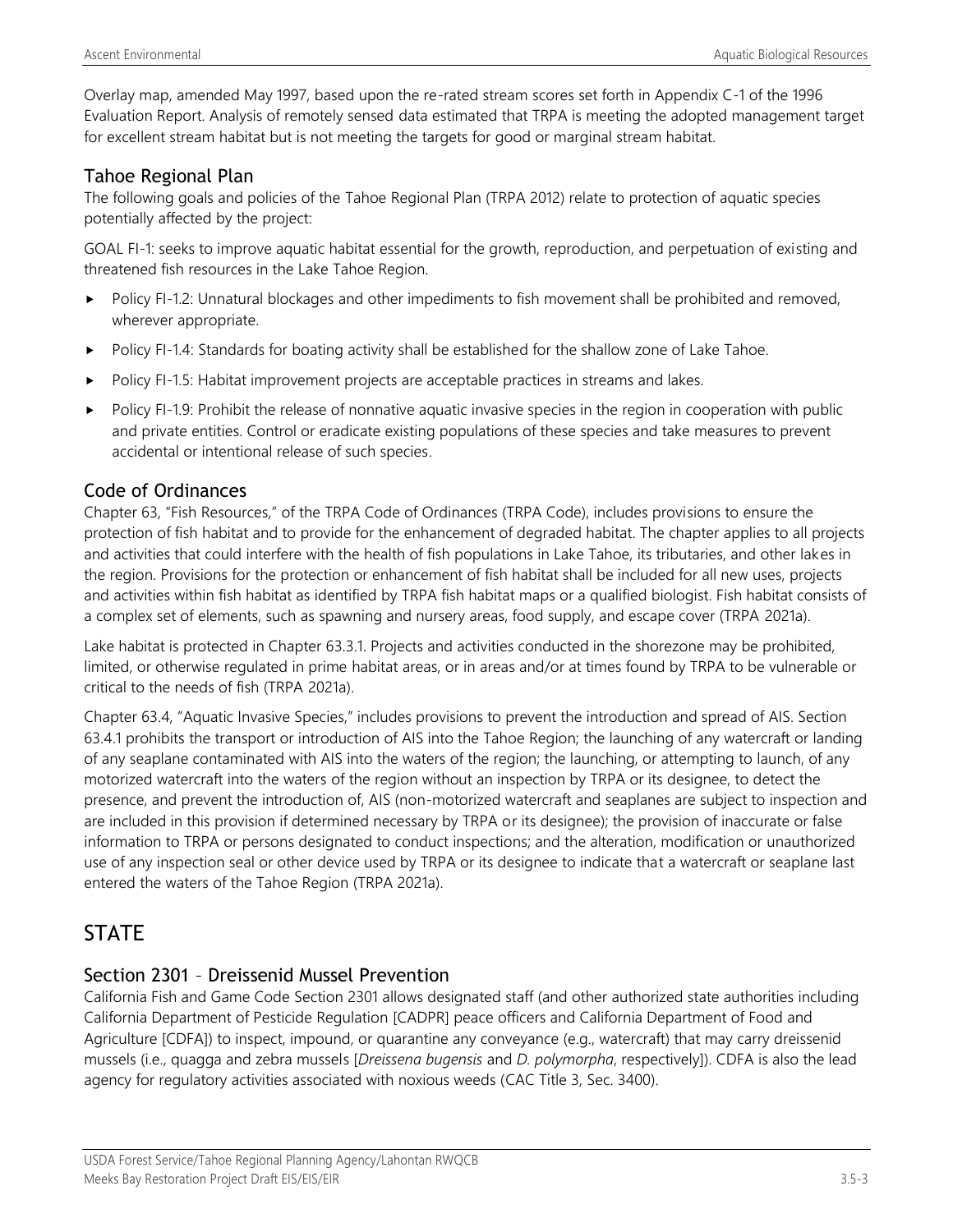# 3.5.2 Environmental Setting

The project area encompasses the mouth of Meeks Creek as it enters Meeks Bay along the west shore of Lake Tahoe in El Dorado County, California. The project area extends westward along the creek channel to 50 feet upstream of the SR 89 bridge. To the east, the project area includes the Lake Tahoe shoreline both to the north and south of the mouth of Meeks Creek. The project is located at the historic wetland, lagoon, and barrier beach of the Meeks Creek watershed. Currently, the lagoon now contains the Meeks Bay Marina. The project area includes approximately 4.9 acres of riverine and stream environment zone and 18.8 acres of open water/lacustrine, which includes nearshore areas of Lake Tahoe and the historic lagoon (now marina). See Section 3.4, "Terrestrial Biological Resources," for additional details regarding land cover types and jurisdictional wetlands (aquatic habitat types).

## AQUATIC HABITATS

## Meeks Creek

The 11.2-kilometer-long Meeks Creek watershed originates in Desolation Wilderness and covers roughly 2,250 hectares. The upper watershed consists of a network of glacially formed lakes joined by short sections of creek. The middle reaches are characterized by high gradient riffle-pool complexes and small waterfalls that transition to a lower gradient meandering meadow channel as the creek enters a valley floor. The lower portion of Meeks Creek is predominantly low gradient meadow, wetland and lagoon and barrier beach habitat (Swanson H+G 2006).

The hydrology of the watershed is driven by seasonal precipitation patterns (predominantly winter snow and associated runoff). Peak flow coincides with snowmelt, typically from April-June, and flows are lowest during summer. Warm rainstorms can result in flashy, high-discharge events, particularly in spring when snowmelt is accelerated (Swanson H+G 2006).

The reach of Meeks Creek within the project area is characterized by low gradient, modified habitat. The aquatic habitat in the western portion of the project area includes shallow meadow riffles upstream of the SR 89 bridge. Continuing downstream, the channel becomes incised, widens, and deepens, becoming run then pool and eventually a human-made marina as it flows eastward toward the mouth, which is connected to Lake Tahoe via a cut channel with sheet piles bulkheads.

The natural configuration of the lagoon has been manipulated to build the marina. Historical photos show the shoreline of the lagoon was once a complex landform and supported marsh and wetland vegetation communities. The lagoon was deepened when the marina was constructed to allow boat access. Concurrently, the marina shoreline was graded into a rectangular shape and hardened with boulder banks; there is little to no diversity in bank vegetation under current conditions because the steep slopes force an immediate transition from open water to upland communities. Sheet piling at the mouth of Meeks Creek creates a permanent opening through the barrier beach to allow access to the marina. Consequently, the mouth has remained open and has not changed position since the marina was constructed, altering natural processes associated with seasonal beach barrier closures and openings. The marina has been closed since 2014 and the floating pier system has already been removed.

Dominant substrates transition from cobble and gravel to silt to sand downstream through the site from west to east. Dominant riparian vegetation includes willow (*Salix* spp), mountain alder (*Alnus incana*), Jefferey pine (*Pinus jefferyi*), lodgepole pine (*P. contorta*), annual and perennial grasses, and deciduous shrubs (Swanson H+G 2006). Humanmade features including box culverts, dredged lagoon channels, sheet pile bulkheads, placement of fill, paved roads, and campgrounds characterize much of the aquatic and riparian habitat within the project area.

Lagoons often function as highly productive habitats, incorporating elements of both riverine and lacustrine ecosystems. They offer potentially valuable rearing habitat for juvenile fish, including native minnows. However, the disturbances present in the Meeks Creek lagoon (conversion to a marina) contribute to a reduction in habitat quality and low aquatic biological function, due to habitat modification and simplification (e.g., relatively deep, homogenous conditions lacking complexity and natural processes, static connection between lagoon marina and Lake Tahoe) relative to creek mouth and wetland habitats elsewhere in the Tahoe Basin, such as the Upper Truckee River Marsh.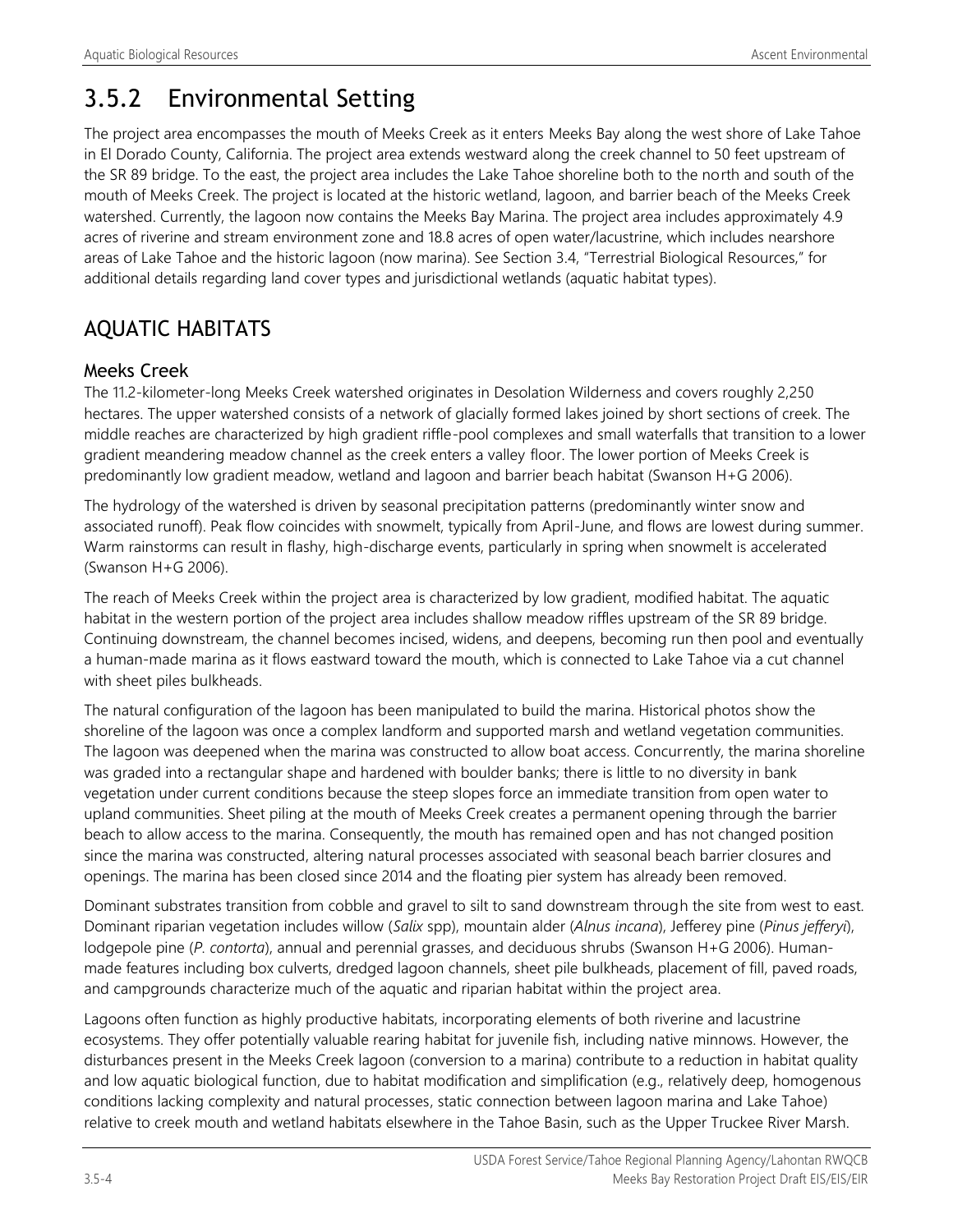#### Nearshore

Although TRPA defines the nearshore specifically based on depth and distance from the shoreline, no consistent definition of a nearshore fish habitat is readily available (Heyvaert et al. 2013). The generic definition of the nearshore zone or nearshore habitat as it relates to aquatic species is to consider it equivalent to the littoral zone. A littoral zone, as it is typically used in scientific literature, is defined as the shallow area of a lake that supports macrophyte (i.e., aquatic plant) growth with "the deepest extent of the littoral zone considered that depth at which one percent or less of surface light penetrates to the bottom sediments (i.e., photic zone)" (Heyvaert et al. 2013). Due to Lake Tahoe's extreme water clarity, the 1-percent light level is very deep. Conditions in the nearshore fluctuate with precipitation, wind, and lake levels.

Nearshore habitat provides rich spawning, nursery, and rearing habitat for native fish species and is the location of the lake where highest fish densities are found. This narrow strip of lake also receives the greatest concentration of human activity, which includes intense recreation, commercial interests, and private development (Allen and Reuter 1996). Over the past 50 years, a large increase in human population within the Tahoe Basin and a concomitant increase in shoreline development and alterations have occurred.

TRPA has established regulations for shorezone structures and the activities associated with them. TRPA, in coordination with CDFW and the Tahoe Environmental Research Center, also has defined prime fish habitat locations around the lake. Prime habitat maps were originally adopted in 1984 to classify the amount of habitat available to nearshore fish. Since then, the maps have been updated several times. Nearshore areas within the project area have not been defined as prime fish habitat.

TRPA classifies nearshore habitat into three types based primarily on substrate size and characteristics, including (1) marginal habitats that correspond to nearshore areas dominated with sand and silt substrates, (2) feed and cover habitats that are areas dominated with cobble and boulder substrates, and (3) spawning habitats that are limited to areas of gravel (Byron et al. 1989, TRPA 1996). Naturally occurring cobble/boulder and gravel habitats (i.e., "spawning" and "feed and cover") are considered excellent or prime habitat and have been used to judge compliance with the adopted lake threshold standard, which is a no net loss standard (i.e., TRPA's goal is to prevent any loss of prime fish habitat). Nearshore areas within the project area have been defined as mostly marginal with smaller areas of feed and cover. No spawning habitat has been identified. Definitions for these two habitat classifications are provided below.

#### Feed and Cover

Larger rocky substrates (e.g., cobble, boulder) represent feed and cover habitats and are used by fish as foraging habitat and to provide refuge from predation (TRPA 2016). Overhanging riparian vegetation is also important for providing shade to minimize rapid fluxes in stream and lake temperatures. In addition, some species of larval and postlarval fish often use shallow, sandy portions of the shorezone because high water temperatures provide for optimal growth. The nearshore area within the project analysis area includes portions of feed and cover habitat.

#### Marginal

Marginal habitats are dominated by sand and silt substrates interspersed with occasional willow thickets that establish during low lake levels (TRPA 2016). When the TRPA Prime Fish Habitat maps were originally produced in 1984, shoreline areas that consisted of sand and silt substrates (less than 2 millimeters in diameter) were designated as marginal habitat. Although that terminology is still used today the term "marginal" habitat may be misleading because it implies that this habitat is of poor quality to fish. However, Beauchamp et al. (1990, 1991) found that these substrates provided important nursery habitat for the underyearling littoral fish. Furthermore, this type of habitat is used for spawning by Lahontan Lake tui chub (*Siphateles bicolor [pectinifer* and *obesa*]). Marginal habitats are characterized by a predominance of sand and silt substrates that often are interspersed with vegetation. The nearshore area within the project analysis area includes portions of marginal habitat.

#### Aquatic Invasive Plants

There are two known species of nonindigenous aquatic plants in Lake Tahoe: Eurasian watermilfoil (*Myriophyllum spicatum*) and curly-leaf pondweed (*Potamogeton crispus*). These species adversely affect recreational activities, navigation, and ecosystem dynamics. Eurasian watermilfoil is known to occur in Meeks Bay and has been targeted for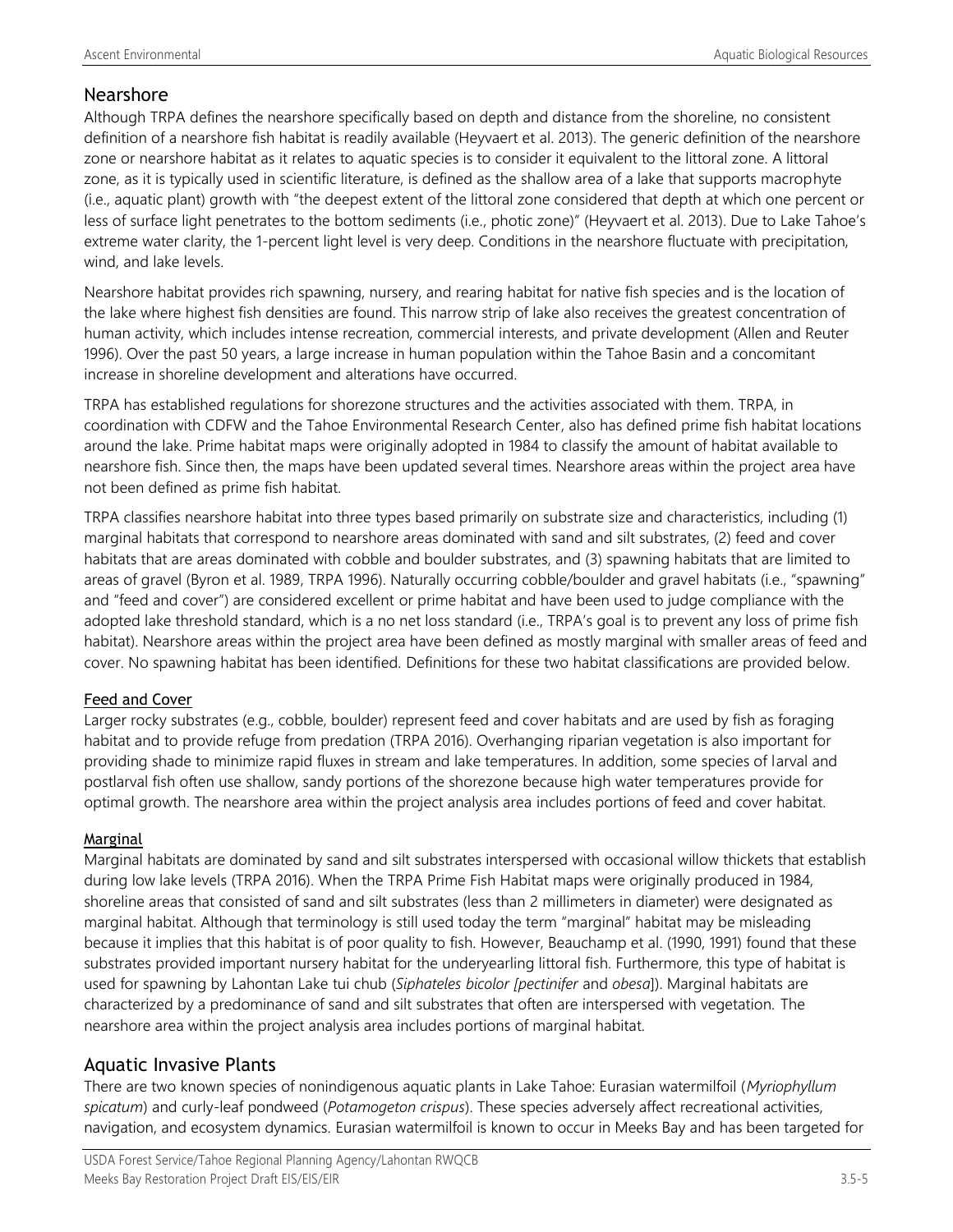removal efforts in recent years using hand-pulling and bottom barriers. Despite these efforts, fragments are still able to enter Meeks Bay from Lake Tahoe proper, resulting in potential re-spread. Though temporarily closed in 2015 (including removal of docks and supporting infrastructure), the Meeks Bay Marina is a partially enclosed structure that reduces water circulation, resulting in elevated water temperatures and poor water quality from a lack of mixing with open water. Additionally, the growth and subsequent senescence of rooted aquatic plants also act as a "pump" to move nutrients from the sediments to the overlying water column where these nutrients are further available for algae growth. These characteristics create optimal habitat for invasive aquatic organisms to thrive. When boats visited or launched from the marina, they served as vector sources for the spread of aquatic invasive species to other parts of Lake Tahoe. Because most Eurasian watermilfoil populations are within marinas or other protected nearshore areas, dispersible fragments can easily be created by boat propellers or from mechanical harvesting (Wittmann and Chandra 2015). Outside of the Tahoe Keys, efforts to control populations of Eurasian watermilfoil have occurred elsewhere in Lake Tahoe, including Emerald Bay, and most recently in Taylor Creek and Tallac Creek marshes.

## FISH

Eight native fish species are known to occur in the Tahoe Basin (Murphy and Knopp 2000; Moyle 2002; Dill and Cordone 1997; Schlesinger and Romsos 2000). The general abundance of the native fish community has declined considerably since the arrival of the first Euro-Americans in the Tahoe Basin in the 1840s. Several factors are believed to have contributed to the decline or extinction of native fish and the degradation of fish habitat throughout the Tahoe Basin. Logging, water diversions, grazing, commercial harvest, road building, and the introduction of nonnative fish and other aquatic organisms have cumulatively contributed to the change in the Tahoe Basin's fisheries composition and degradation of fish habitat (Murphy and Knopp 2000). At present, 24 fish species occur in Lake Tahoe (Murphy and Knopp 2000; Moyle 2002; Dill and Cordone 1997; Schlesinger and Romsos 2000; USFS LTBMU, unpublished data) (Table 3.5-1).

Fish found in the segment of Meeks Creek in the project study area are identified in Table 3.5-1. Much of the watershed is dominated by non-native salmonids introduced to provide fishing opportunities for recreational anglers. The most widespread fish species in the watershed is the brook trout (*Salvelinus fontinalis*) which is well known as a generalist species that can adapt to a range of habitat conditions. The once ubiquitous LCT (*Oncorhynchus clarkii henshawi*) had been extirpated from the watershed due to over-fishing, loss of habitat, and introduction of non-native fish such as brown trout (*Salmo trutta*), brook trout, and rainbow trout (*Oncorhynchus mykiss*) (see additional discussion below); however, recovery efforts have resulted in reintroduction of LCT into several areas within the Tahoe Basin, including Lake Tahoe proper. The lower gradient segment of Meeks Creek downstream of SR 89 includes backwater areas and connection to Lake Tahoe that allow for minnows, suckers, sculpins, and adfluvial species such as rainbow trout and Kokanee salmon (*Oncorhynchus nerka*) to persist. A passage barrier occurs at the SR 89 culvert crossing that appears to be depth barrier at low flows and a velocity barrier at high flows (Swanson H+G 2006).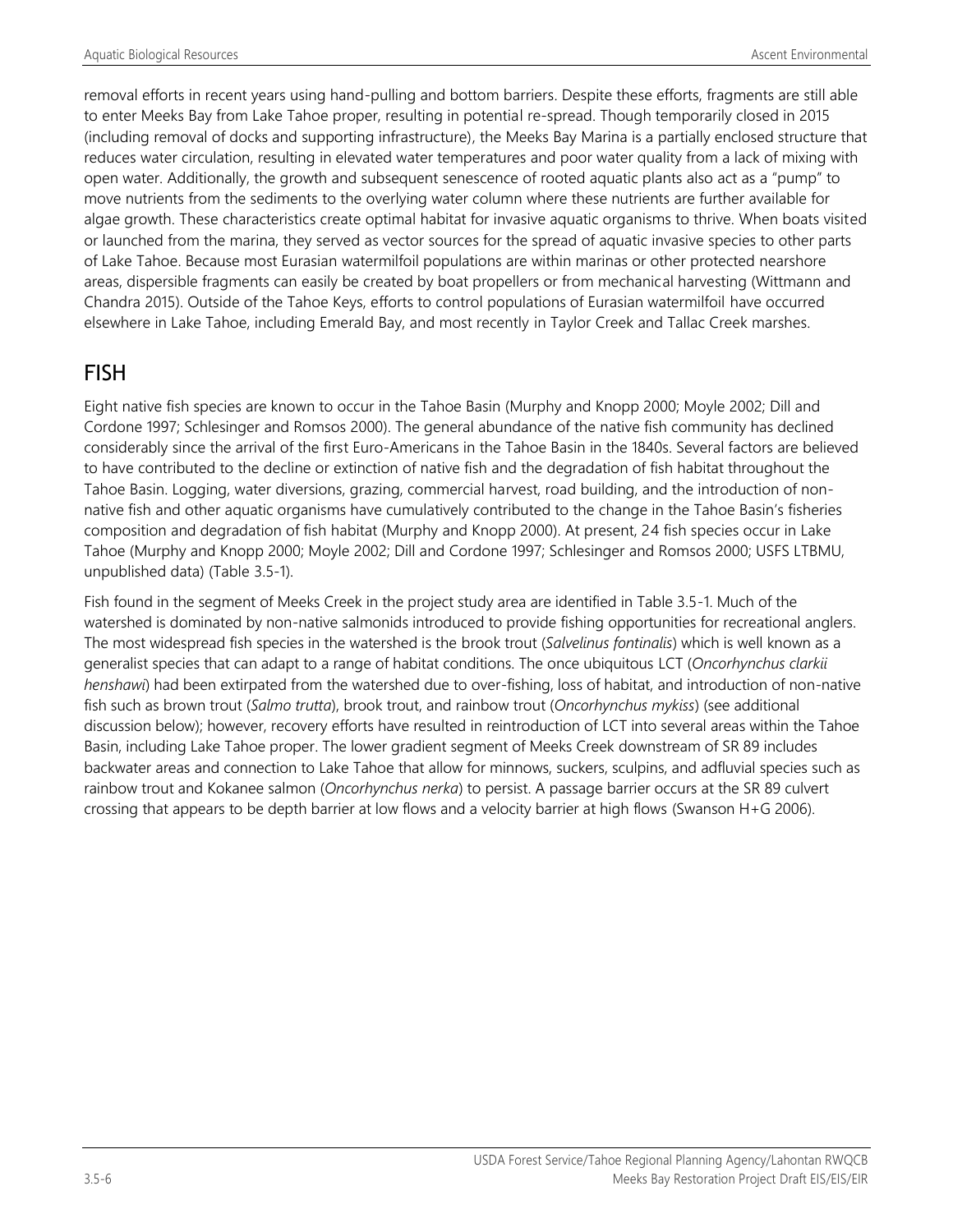| Table 3.5-1 | Native and Introduced Fish Species Found in Lake Tahoe and Documented in the Project |
|-------------|--------------------------------------------------------------------------------------|
|             | <b>Study Area</b>                                                                    |

| Common Name                             | Scientific Name                           | Status <sup>1</sup>      | Documented Presence<br>in Study Area |
|-----------------------------------------|-------------------------------------------|--------------------------|--------------------------------------|
| <b>Native</b>                           |                                           |                          |                                      |
| Lahontan Cutthroat Trout                | Oncorhynchus clarkii henshawi             | FT                       |                                      |
| Lahontan Redside Shiner                 | Richardsonius egregious                   |                          | Χ                                    |
| Lahontan Speckled Dace                  | Rhinichthys osculus robustus              |                          | Χ                                    |
| Lahontan Lake Tui Chub                  | Siphateles bicolor (pectinifer and obesa) | SSC, FSS                 | Χ                                    |
| Mountain Whitefish                      | Prosopium williamsoni                     | SSC                      | Χ                                    |
| Paiute Sculpin                          | Cottus beldingi                           |                          | Χ                                    |
| Mountain Sucker                         | Catostomus platyrhynchus                  |                          |                                      |
| Tahoe Sucker                            | Catostomus tahoensis                      |                          | Χ                                    |
| Introduced                              |                                           |                          |                                      |
| <b>Black Crappie</b>                    | Pomoxis nigromaculatus                    | $\overline{\phantom{0}}$ |                                      |
| Bluegill                                | Lepomis macrochirus                       |                          |                                      |
| <b>Brook Trout</b>                      | Salvelinus fontinalis                     |                          | Χ                                    |
| <b>Brown Bullhead</b>                   | Ameiurus nebulosus                        |                          |                                      |
| <b>Black Bullhead</b>                   | Ameiurus melas                            |                          |                                      |
| <b>Brown Trout</b>                      | Salmo trutta                              |                          | X                                    |
| Common Carp                             | Cyprinus carpio                           |                          |                                      |
| Goldfish                                | Carassius auratus                         |                          |                                      |
| Golden Shiner                           | Notemigonus crysoleucas                   |                          |                                      |
| Green Sunfish                           | Lepomis cyanellus                         |                          |                                      |
| Kokanee (Sockeye Salmon)                | Oncorhynchus nerka                        |                          | Χ                                    |
| Lake Trout (Mackinaw)                   | Salvelinus namaycush                      |                          |                                      |
| Largemouth Bass                         | Micropterus salmoides                     |                          |                                      |
| Western Mosquitofish                    | Gambusia affinis                          |                          |                                      |
| Rainbow Trout                           | Oncorhynchus mykiss                       |                          | Χ                                    |
| Micropterus dolomieu<br>Smallmouth Bass |                                           |                          |                                      |

Status Codes:

FT = federally listed as threatened

FSS = Forest Service sensitive

SSC = California Department of Fish and Wildlife Species of Special Concern

— = no special-status designation

 $X =$  present

— = not present

Sources: Moyle 2002; Dill and Cordone 1997; Schlesinger and Romsos 2000; Swanson H+G 2006 citing unpublished USFS LTBMU data; compiled by Environmental Science Associates 2021.

#### Special-Status Fish Species

Special-status fish species include LCT, mountain whitefish, and Lahontan Lake tui chub; each are discussed below.

#### Lahontan Cutthroat Trout (*Oncorhynchus clarki henshawi*)

Lahontan cutthroat trout is federally listed as a threatened species. It historically occupied large freshwater and alkaline lakes, small mountain streams and lakes, small tributary streams, and major rivers of the Lahontan Basin of northern Nevada, eastern California, and southern Oregon, including the Truckee, Carson, Walker, Susan, Humboldt, Quinn,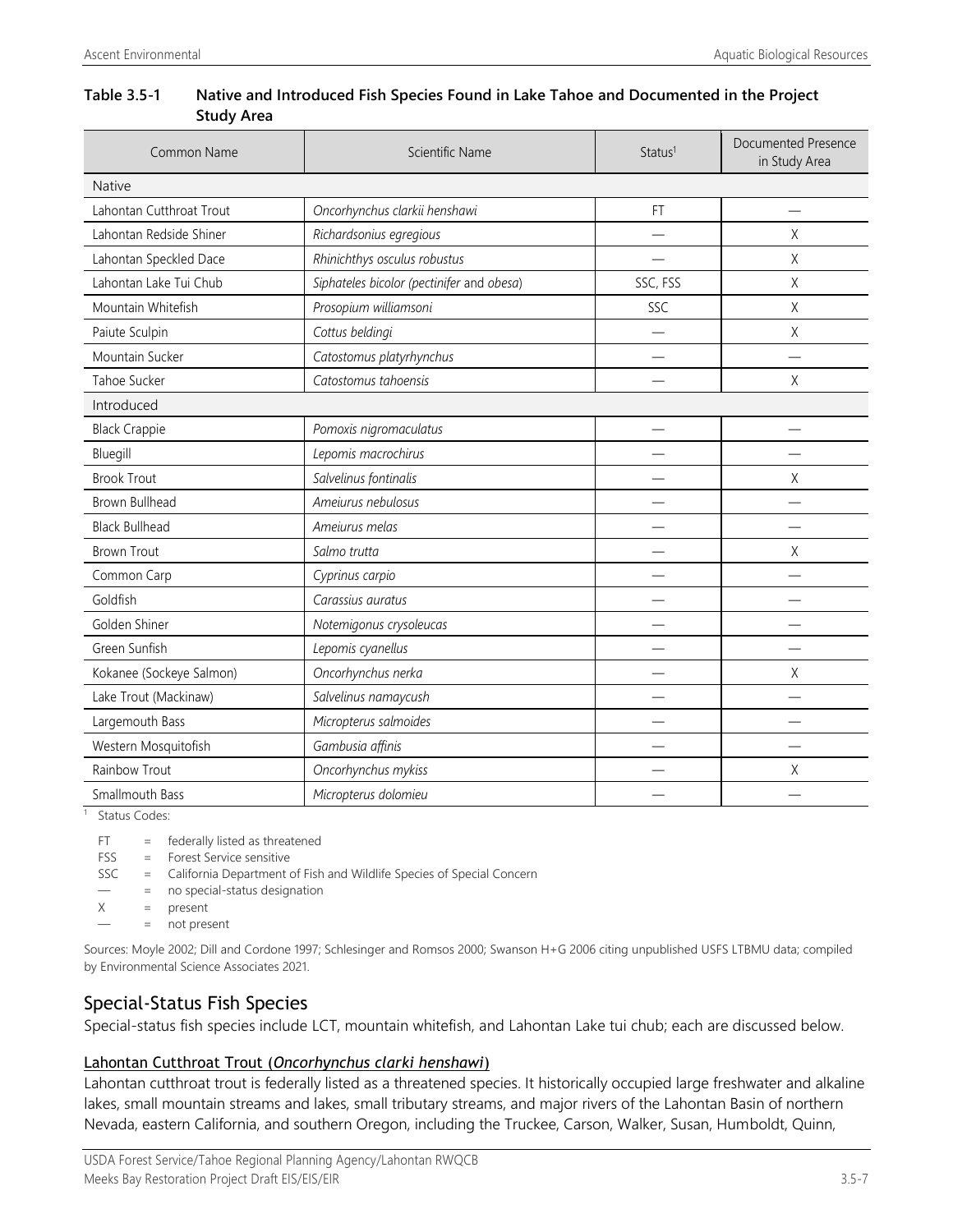Summit Lake/Black Rock Desert, and Coyote Lake watersheds. Within the LTBMU, LCT currently occupy the Upper Truckee River, Lake Tahoe, and Fallen Leaf Lake. Occurrences within the Meeks Creek watershed have not been reported; however, reintroduction efforts in Lake Tahoe demonstrate that this species has access and could be present.

LCT spawn from April through July, depending upon stream flow, elevation, and water temperature. LCT are obligatory stream spawners, sometimes migrating large distances to find adequate spawning areas. Distance traveled to spawning sites varies with stream size and strain of LCT (strain refers to locally adapted populations in a particular area or environment). Populations in Pyramid and Winnemucca Lakes migrated as far as 160 kilometers (km) (100 miles (mi)) up the Truckee River into Lake Tahoe and its tributary streams.

Optimal stream habitat is characterized by clear, cold water with silt-free substrate and a 1:1 pool-riffle ratio. Streams should have a variety of habitats including areas with slow deep water, abundant instream cover (i.e., large woody debris, boulders, undercut banks), and relatively stable streamflow and temperature regimes. Streambanks should be well vegetated to provide cover, shade, and bank stabilization. As described above, the relatively short segment of Meeks Creek in the project area (upstream of the SR 89 bridge) possesses some of these attributes.

#### Mountain Whitefish (*Prosopium williamsoni*)

Mountain whitefish is a CDFW Species of Special Concern. They are silvery, large-scaled salmonids, a small ventral mouth, a short dorsal fin, a cylindrical body and a forked tail. The body is silvery and olive green to dusky on the back, and scales on the back are often outlined in dark pigment. In Lake Tahoe, they consume snails, a variety of insect larvae, crayfish, and amphipods. Most feeding takes place at dusk or after dark.

Mountain whitefish spawn from October through early December at water temperatures of 1–11°C (usually 2–6°C). From lakes, whitefish migrate into tributaries to spawn, but some lake spawning may take place in shallow waters as well. Spawning migration is often associated with a fairly rapid drop in water temperature.

Mountain whitefish in California inhabit clear, cold streams and rivers at elevations of 1,400–2,300 m. While they are known to occur in a few natural lakes (e.g., Tahoe), there are few records from reservoirs. In streams, they are generally associated with large pools (over a meter in depth). In lakes, they typically live close to the bottom in fairly deep water, although they will move into shallows during spawning season. Spawning takes place in riffles where depths are greater than 75 cm and substrates are coarse gravel, cobble, and rocks less than 50 cm in diameter. Because of their low tolerance for high water temperatures and poor water quality, they also are a good indicator of 'health' of the Carson, Walker, and Truckee rivers, as well as of Lake Tahoe and other natural lakes (CDFW 2010b). Mountain whitefish have been documented in Meeks Creek (up and downstream of the SR 89 bridge) and the lagoon.

#### Lahontan Lake Tui Chub (*Siphateles bicolor pectinifer*)

Lahontan Lake tui chub is a Forest Service sensitive species and CDFW Species of Special Concern that can reach lengths of 35 to 41 cm FL. Lahontan Lake tui chub feed mostly on zooplankton, especially cladocerans and copepods, but also consume benthic insects such as chironomid larvae, annelid worms, and winged insects such as ants and beetles. They are primarily mid-water feeders, with gill-raker structure adapted to feeding on plankton. In Lake Tahoe, spawning apparently occurs at night during May and June and possibly later. They are probably serial spawners, capable of reproducing several times during a season. Reproductive adults spawn in near-shore shallow areas over beds of aquatic vegetation and found fertilized eggs adhering to the aquatic vegetation (CDFW 2010a). Lahontan Lake tui chub have been documented in the Meeks Creek lagoon.

#### Common Native Species

Native minnows, suckers, sculpin, and trout are found in the Meeks Creek and in Lake Tahoe (Swanson H+G 2006 citing unpublished USFS LTBMU data). These native nongame species are important to the function of the stream ecosystem. Juveniles and smaller individuals may be important prey for larger trout. Some of these species have special management status and a high probability of occurrence in the study area based on existing habitat conditions (Table 3.5-2).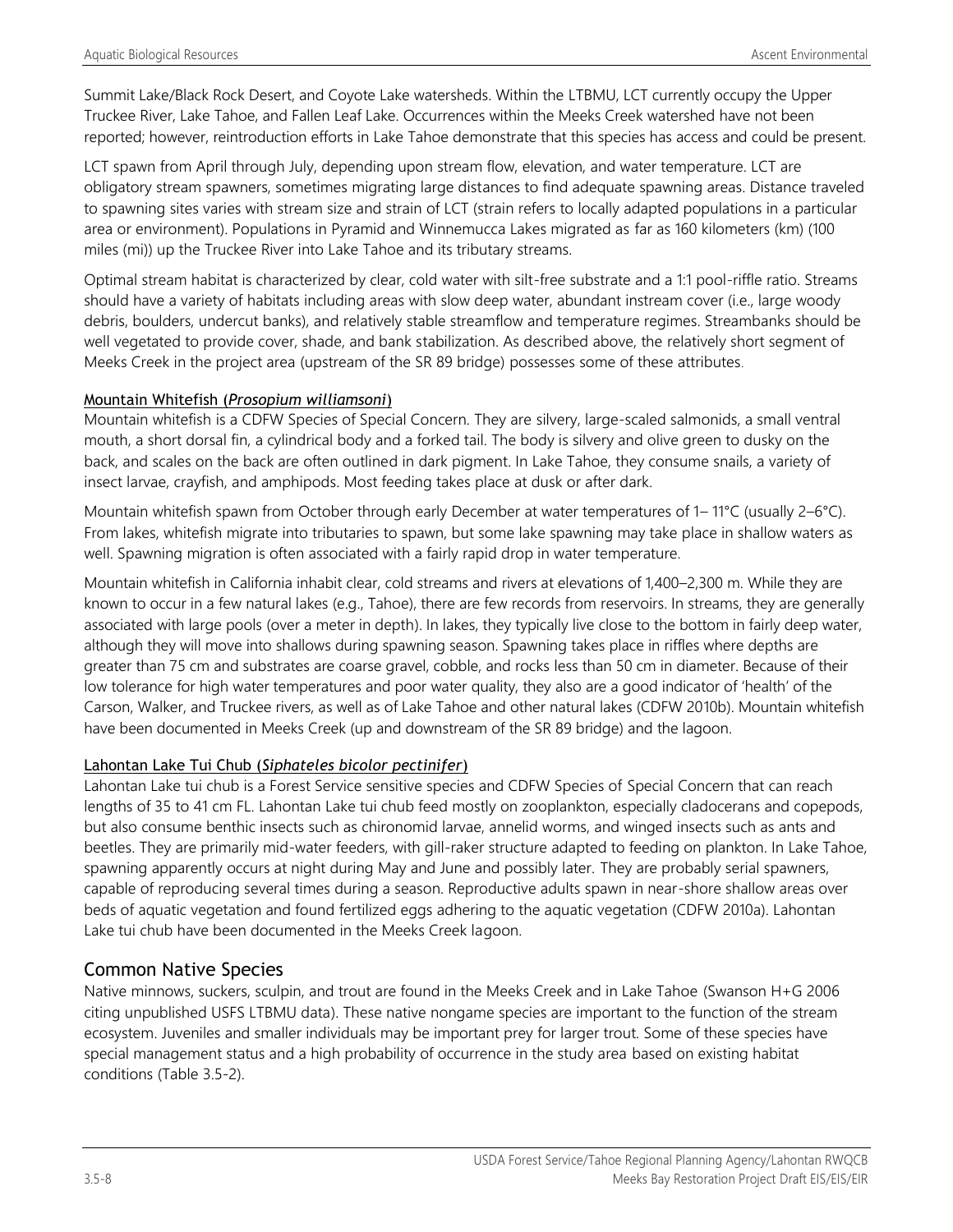#### **Table 3.5-2 Life History of Native Fishes of the Tahoe Basin and Potential for Occurrence in Project Area**

| Common<br>Name                             | Scientific Name                  | Status <sup>1</sup> | Potential for<br>Occurrence | Migration       | Spawning                                      | Incubation          | Habitat Preference<br>- Fry                                                        | Habitat<br>Preference -<br>Juvenile                                                  | Habitat<br>Preference -<br><b>Adults</b>                |  |  |
|--------------------------------------------|----------------------------------|---------------------|-----------------------------|-----------------|-----------------------------------------------|---------------------|------------------------------------------------------------------------------------|--------------------------------------------------------------------------------------|---------------------------------------------------------|--|--|
| <b>Minnows</b>                             |                                  |                     |                             |                 |                                               |                     |                                                                                    |                                                                                      |                                                         |  |  |
| Lahontan<br>Speckled<br>Dace               | Rhinichthys<br>osculus robustus  |                     | High                        | May -<br>June   | June - July                                   | 6 days              | Warm shallow<br>waters, between<br>cobbles<br>w/interstitial space                 | Warm shallows<br>near large rocks                                                    | Pools with<br>abundant cover<br>(rocks,<br>vegetation)  |  |  |
| Lahontan<br>Redside                        | Richardsonius<br>egregius        |                     | High                        |                 | May - August                                  | $3$ to $6$<br>days  | Along stream<br>margins or in<br>backwater areas                                   | Along stream<br>margins or in<br>backwater areas                                     | High velocity<br>water at the<br>heads of pools         |  |  |
| Lahontan<br>Lake Tui<br>Chub               | Gila bicolor<br>pectinifer       | CSC/FSS             | High                        |                 | April - July                                  | $3$ to $6$<br>days  | Near shore sandy<br>bottoms or in<br>mouths of streams<br>with dense<br>vegetation | Near shore sandy<br>bottoms with<br>dense vegetation                                 | Near shore<br>sandy bottoms<br>with dense<br>vegetation |  |  |
| Lahontan<br>Stream Tui<br>Chub             | Gila bicolor<br>obesa            |                     | High                        |                 | April - July                                  | $3$ to $6$<br>days  | Sandy bottoms or<br>in mouths of<br>streams with dense<br>vegetation               | Sandy bottoms<br>with dense<br>vegetation                                            | Sandy bottoms<br>with dense<br>vegetation               |  |  |
| <b>Suckers</b>                             |                                  |                     |                             |                 |                                               |                     |                                                                                    |                                                                                      |                                                         |  |  |
| Tahoe<br>Sucker                            | Catostomus<br>tahoensis          |                     | High                        | April -<br>May  | March - June                                  | $3$ to $6$<br>days  | Gravel riffles with a<br>few large rocks                                           | Shallow areas<br>w/slow currents                                                     | Pools and runs                                          |  |  |
| Salmonids                                  |                                  |                     |                             |                 |                                               |                     |                                                                                    |                                                                                      |                                                         |  |  |
| Lahontan<br>Cutthroat<br>Trout             | Oncorhynchus<br>clarkii henshawi | FT/TRPA             | Low                         | April to<br>May | April - July                                  | $6$ to $8$<br>weeks | Stream margins<br>with shallow water,<br>low flows                                 | Lake dwelling                                                                        | Lake dwelling                                           |  |  |
| Mountain<br>Whitefish                      | Prosopium<br>williamsoni         |                     | Medium                      | unknown         | October -<br>December                         | 6 to 10<br>weeks    | Shallow backwaters                                                                 | Rivers and creeks<br>and lake bottom<br>habitats in upper<br>portions of the<br>lake | Benthic habitats<br>in larger rivers<br>and in lakes    |  |  |
| Sculpins                                   |                                  |                     |                             |                 |                                               |                     |                                                                                    |                                                                                      |                                                         |  |  |
| Paiute<br>Sculpin<br>Special Status Codes: | Cottus beldingi                  |                     | High                        |                 | May -<br>August,<br>peaks May<br>through July |                     | Gravel bottoms,<br>crevices under<br>rocks                                         | Stream margins,<br>lake margins<br>(algae beds)                                      | Streams (gravel<br>substrate)                           |  |  |

FT = Federal Threatened

FSS = Forest Service Sensitive

CSC = California Species of Concern

TRPA = TRPA Threshold Special-Status Species

Sources: Environmental Science Associates 2021, Moyle 2002

#### Non-native Species

A variety of non-native warmwater game fish species were illegally introduced in the mid-1970s to late- 1970s and again in the late-1980s (Reuter and Miller 1999). More recently, in the Tahoe Keys, Smallmouth Bass (*Micropterus dolomieu*) were discovered in 2011 and Common Carp (*Cyprinus carpio*) were found in 2012 (Wittmann and Chandra

USDA Forest Service/Tahoe Regional Planning Agency/Lahontan RWQCB Meeks Bay Restoration Project Draft EIS/EIS/EIR 3.5-9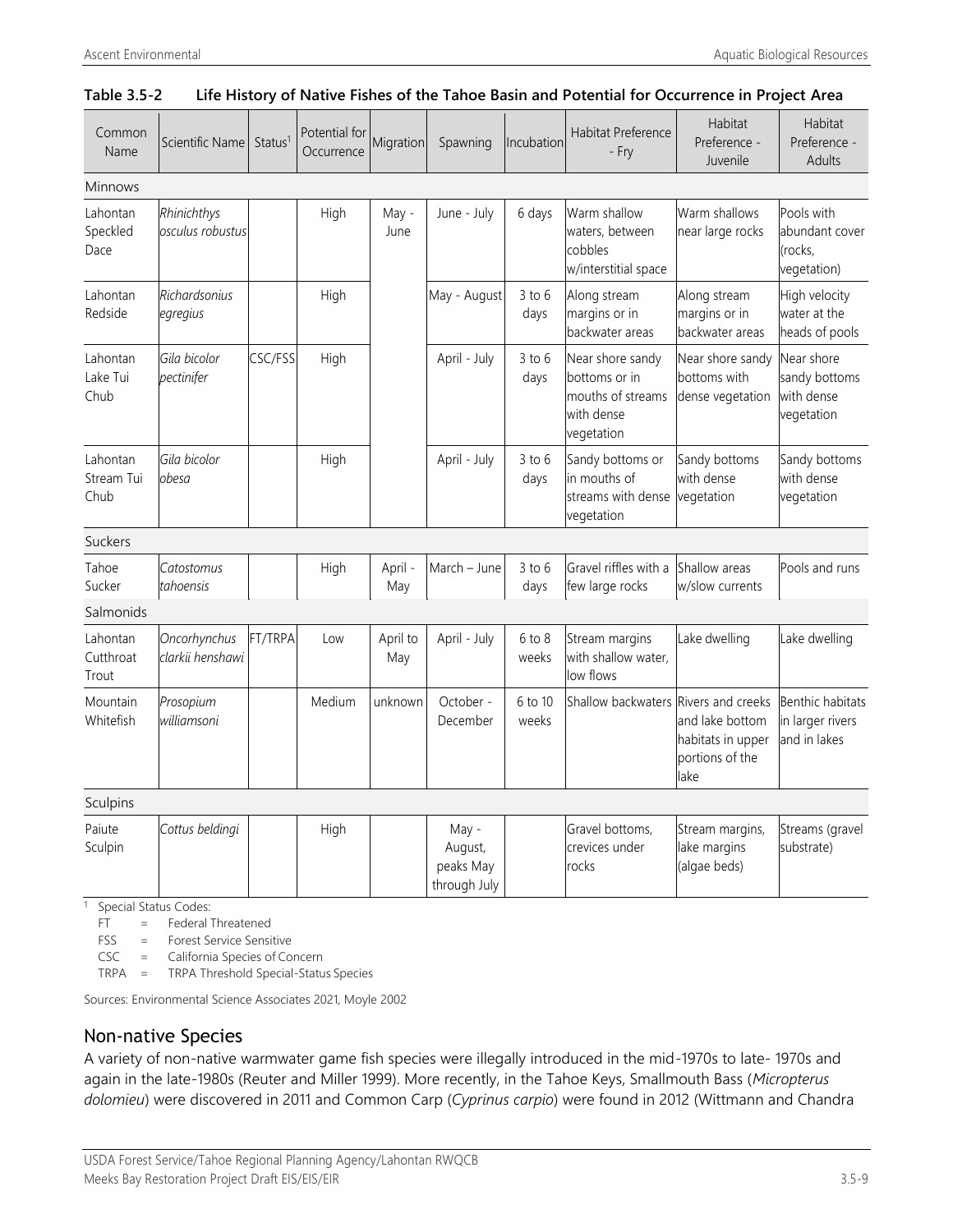2015). Additionally, warmwater nongame fish species, including Golden Shiner (*Notemigonus crysoleucas*) and Western Mosquitofish (*Gambusia affinis*), also are found in the lake.

The most common non-native warmwater species in Lake Tahoe generally are Largemouth Bass and Bluegill (*Lepomis macrochirus*). Control efforts have been implemented to reduce non-native warmwater fish species, but generally they continue to persist (Wittmann and Chandra 2015). Non-native warmwater fishes primarily occur in the Tahoe Keys lagoons; however, snorkel surveys show satellite populations of Bluegill and Largemouth Bass occur in other areas of the lake (Chandra et al. 2009, Kamerath et al. 2008). The extent of warmwater fishes in areas outside of the Tahoe Keys remains unclear, but research suggests suitable habitat has increased due to warming water temperatures and the expansion of aquatic weed beds (Kamerath et al. 2008; Chandra et al. 2009; Ngai et al. 2013). Although suitable spawning habitat for warmwater fish is available in a number of areas around the lake, the south shore provides the most overall suitable spawning habitat followed by the east shore, north shore, and west shore (Chandra et al. 2009).

Non-native warmwater fish feed on a variety of food types. Top predators such as bass feed on native minnows (family Cyprinidae) and trout. Bass also feed on juvenile tui chub when they are rearing in nearshore areas (Moyle 2002). Brown bullhead are bottom feeders that feed on mollusks, insects, leeches, crustaceans, fish and fish eggs (USFS 2017). Common carp also scavenge bottom sediments, grubbing for zooplankton, crayfish and benthic worms. The diet of black crappie consists of zooplankton, insects, larvae, and small fish (USFS 2017). The diet of bluegill and golden shiner overlaps with native fish species, and they feed primarily on mollusks, plant material, and invertebrates (Chandra et al. 2009). Western mosquitofish also compete with native species for food and are wide spectrum omnivores.

As discussed above, in Meeks Creek, non-native brook trout and brown trout occur in Meeks Creek (up and downstream of the SR 89 bridge), in the project area. In the lower and middle reaches, rainbow trout and Kokanee salmon are present and likely utilize Meeks Creek for their adfluvial (migrating between rivers and streams) spawning behavior; however, Kokanee salmon have not been documented above the SR 89 bridge. Other non-native fish species may also be present; however, recent survey data are lacking.

## AQUATIC BENTHIC MACROINVERTEBRATES

Aquatic Benthic Macroinvertebrates (BMI) are common inhabitants of the aquatic environment. Insects are the main types present in streams, and commonly include mayflies, stoneflies, caddisflies, and true flies. Non-insect macroinvertebrates include snails, leeches, worms, and scuds, which tend to be more common in aquatic environments with slower moving water and with increased organic materials present (e.g., aquatic vegetation, fine sediments). Aquatic BMI are central to the proper ecological functioning of aquatic environments. They consume decomposing organic matter (e.g., detritus, wood, and leaf debris) and attached algae, and in turn become an important food resource to fish and birds. In addition to their role in the food web, aquatic BMI have varying degrees of ability to withstand environmental degradation; thus, they may be used as indicators of water quality and habitat condition. For example, sediments from erosion and/or pollutants from runoff may decrease the variety of BMI that are able to survive, which may indicate a degradation of biological health. Tolerance/intolerance measures are specific metrics that reflect the relative sensitivity of the community (group of taxa) to aquatic disturbances. Although the taxa used are usually pollutant tolerant or intolerant, they are not specific to the type of stressor. For example, these metric values typically also vary with increasing fine particulate organic matter and sedimentation.

Native aquatic BMI have received special attention in the Tahoe Basin due to marked declines throughout North America. The western pearlshell mussel (*Margaritifera falcata*) is known to be a highly sensitive indicator species (Nedeau, Smith, and Stone 2005) and is known to occur within the lower reaches of the Upper Truckee River (California Tahoe Conservancy 2007); however, there are no known records of occurrences in the Meeks Creek watershed. Further, the soft, fine, organic-rich sediments in the Meeks Creek lagoon/marina do not provide suitable habitat conditions for the mussel.

The Great Basin rams-horn (*Helisoma newberryi*) is a USDA Forest Service sensitive species that is known to occur in Lake Tahoe. These snails utilize areas that have well oxygenated but soft substrate and clear, cold, slowly flowing water in larger lakes and spring-fed streams. Again, the organic-rich sediments in the Meeks Creek lagoon/marina do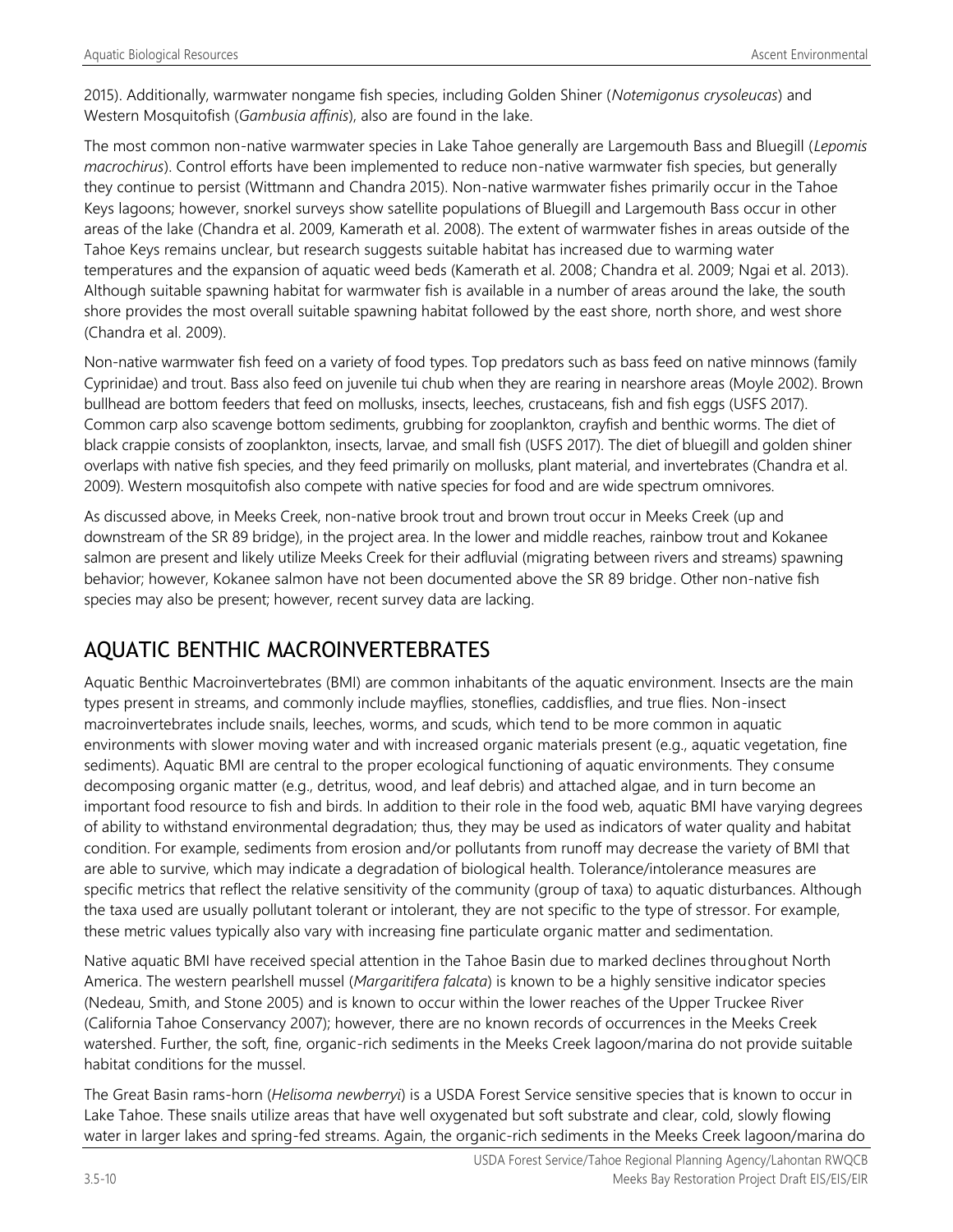not provide suitable habitat conditions for the rams-horn; however, the species could be present in other portions of the project area where suitable conditions may exist (i.e., nearshore areas).

The Lake Tahoe benthic stonefly (*Capnia lacustra*) is a USFWS species of concern and is ranked as a species of concern by the Nevada Natural Heritage Program. This species is known to occur in Lake Tahoe at depths of 95 to 400 feet. Meeks Creek lagoon/marina and the adjacent Lake Tahoe shorezone do not provide suitable habitat conditions for the Lake Tahoe benthic stonefly.

### Non-native Species

Asian clams (*Corbicula fluminea*) were first discovered along Lake Tahoe's south shore in 2002. Since the initial discovery, these non-native clams have proliferated along the southeast portion of the Lake from Glenbrook to Emerald Bay, reaching densities up to 6000 clams per square meter in some locations. Asian clams are known to adversely affect native invertebrate communities, phytoplankton assemblages, benthic habitats, and nutrient cycling. In order to minimize these impacts and prevent the establishment of new populations, scientists, natural resource managers, and community stakeholders conducted numerous studies in Lake Tahoe to determine if a safe and effective treatment method could be implemented (UC Davis TERC 2021). Asian clams reproduce at very high rates, on the order of nearly 70,000 juveniles per adult (Aldridge and McMahon 1978). Upon release, juveniles (shell length<0.5 mm) are capable of attaching to sediment, filamentous algae, debris, or avian species for further spread (summarized in Sousa et al. 2008 and Prezant and Chalermwat). Attachment occurs using a mucilaginous byssal thread (Kramer-Wilt 2008) that is lost at adulthood; however, a mucilagenous dragline is maintained that also facilitate travel in the water column via currents (Rosa et al. 2012).

With funding from multiple agencies, Tahoe Environmental Research Center (University of California at Davis) researchers explored various types of treatment and found covering clams with EDPM rubber pond liner anchored to the lake bottom to be the most efficient method for controlling new clam populations. These bottom barriers cut off clam access to dissolved oxygen in the water column. Prolonged deprivation of dissolved oxygen resulted in 100% mortality under the barrier in a matter of months. This technology was used to treat a satellite population of Asian clams found at Sand Harbor State Park along Lake Tahoe's northeast shore. There are currently no know Asian clam infestations in the project area.

## AQUATIC PLANTS

Aquatic plants provide important structure and function in aquatic ecosystems and have major effects on productivity and biogeochemical cycles in freshwater (Carpenter and Lodge 1986). In particular, nutrient cycling, light availability, temperature, water flow, and substrate. Rooted aquatic plants are the interface between sediment nutrients and overlying water column nutrients that are subsequently available for phytoplankton, hence invertebrates and fish that occupy the food chain. As plants grow, they pull nutrients from the sediment for growth and release these nutrients back to the water column upon senescence (plant death). Their effects on light availability are more readily observed for species that grow either rooted in the sediment with a densely branched canopy across the water surface or in species that are strictly floating and similarly cover the entire water surface. Both growth forms result in greatly diminished light availability with depth. This dense growth pattern can also disrupt wind-mixing patterns, potentially resulting in very high surface water temperatures that can be harmful to other aquatic taxa. High water temperatures also diminish the ability for atmospheric oxygen to dissolve in water to support other aquatic taxa. Dense growth of rooted aquatic plants can also reduce water flow and increase the deposition of fine sediments that may be less beneficial to some aquatic organisms that require coarser sediments to support certain life stages.

At least 15 species of submersed aquatic plants (including macroalgae) are known to occur within Lake Tahoe (TRPA 2014, Singer 2019, S. Jones pers. comm.). A lake-wide survey conducted in 2018 identified five species associated with Meeks Bay (S. Jones pers. comm.). Native aquatic plants reported from that survey included *Chara* spp. (a macroalgae), common bladderwort, elodea, northern milfoil, and aquatic mosses. The only non-native species observed was Eurasian watermilfoil. Elodea and Eurasian watermilfoil were estimated to have the greatest density.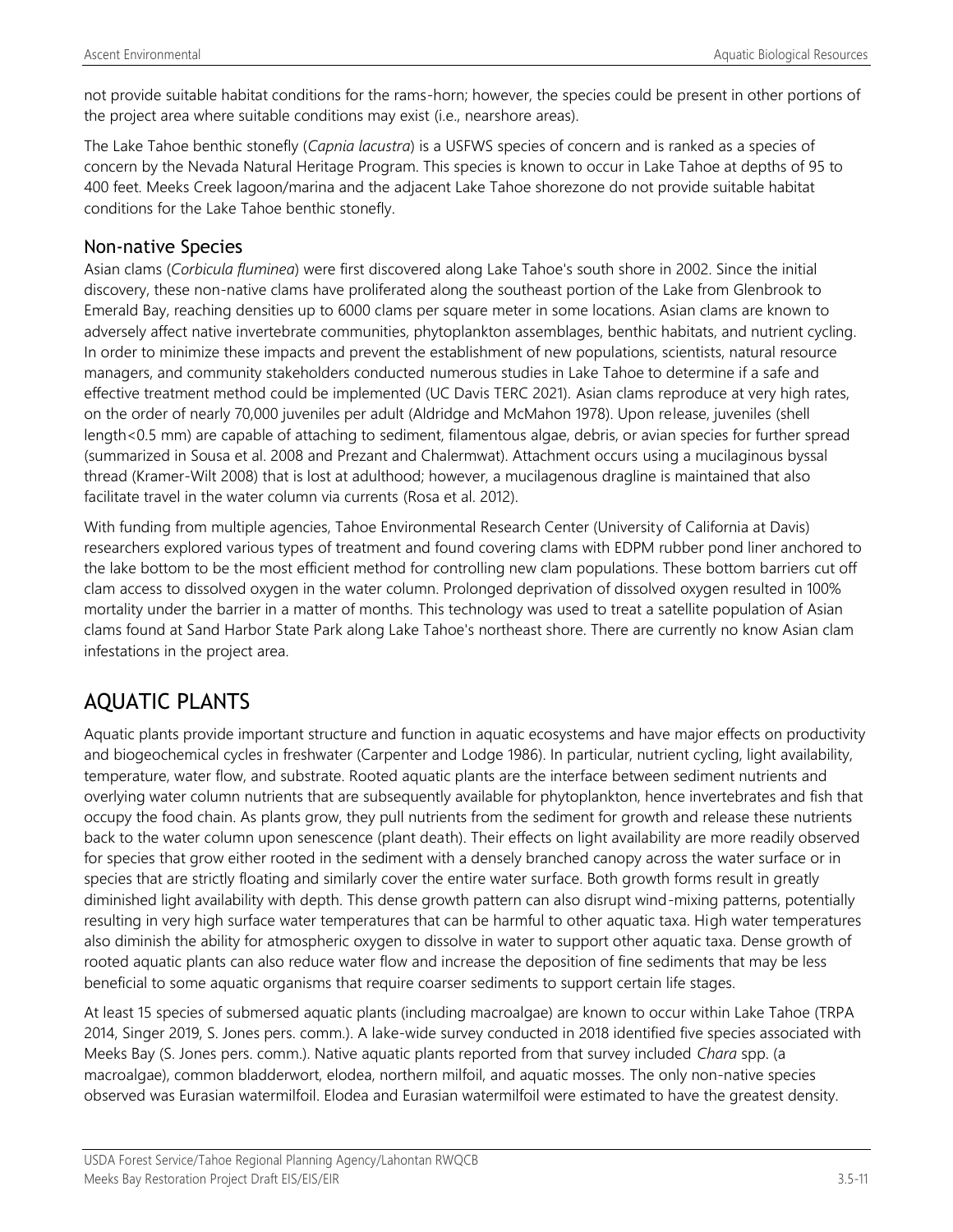Eurasian watermilfoil (*Myriophyllum spicatum*) is a highly invasive submersed aquatic plant that displaces other native plant species, disrupts navigation and recreation, and impairs water quality. The plant is a CDFA ranked C plant meaning it is a pest of known economic or environmental detriment that is widespread in CA. Eurasian watermilfoil readily spreads by plant fragments that are transported by waves or watercraft and become established in other areas. Curlyleaf pondweed (*Potamogeton crispus*) is another non-native aquatic plant known to occur in Lake Tahoe, particularly the Tahoe Keys Lagoons (TKPOA 2020), but has not been reported in Meeks Bay.

Since the 2018 survey of Meeks Bay, targeted efforts by the LTBMU and their partners have been implemented to manage Eurasian watermilfoil using hand-pulling and bottom barriers (https://tahoercd.org/our-work/aquaticinvasive-species/tahoe-ais-control-monitoring/). Prior to implementing this stream restoration project, TRPA and the LTBMU plan to survey and treat invasive species if they are found in the lagoon.

# 3.5.3 Environmental Impacts and Mitigation Measures

## METHODOLOGY

The impact analysis for aquatic resources examines effects of each alternative in both the short term and the long term. Short-term effects could occur over hours, days, or weeks during the active construction phase Long-term effects are the result of changes to the creek channel, lagoon, nearshore, and associated riparian corridor and include changes to habitat conditions over a period of time after construction has been completed.

Information related to the study area and vicinity, and professional experience on similar projects has been referenced and incorporated into the analysis of the river system history, existing condition, likely future conditions, and conditions expected under each action alternative. The impact analysis for fisheries and aquatic resources incorporates information and analysis provided in other analyses in Section 3.6, "Hydrology and Water Quality." Significance of a potential impact to aquatic species was evaluated based on anticipated effects on population levels, survival rates, distribution, and habitat use.

## THRESHOLDS OF SIGNIFICANCE

The thresholds of significance were developed in consideration of the State CEQA Guidelines, TRPA Thresholds, TRPA Initial Environmental Checklist, LTBMU Forest Plan, and other applicable policies and regulations. Under NEPA the significance of an effect must consider the context and intensity of the environmental effect. The factors that are considered under NEPA to determine the context and intensity of its effects are encompassed by the thresholds of significance. An alternative would have a significant effect on aquatic biological resources if it would:

- result in a net decrease in the amount of TRPA-designated prime fish habitat;
- result in harmful ecological economic, social, or public health impacts from the introduction or spread of invasive species;
- substantially change the diversity or distribution of aquatic species;
- substantially reduce the number or reduce the viability of special-status fish species;
- result in a barrier to fish movement that would block access to spawning habitat;
- substantially reduce the suitability of habitat for native or game fish species;
- have a substantial adverse effect on any riparian habitat or other sensitive natural community identified in local or regional plans, policies, regulations, or by the CDFW and USFWS; or
- interfere substantially with the movement of any native resident or migratory fish species.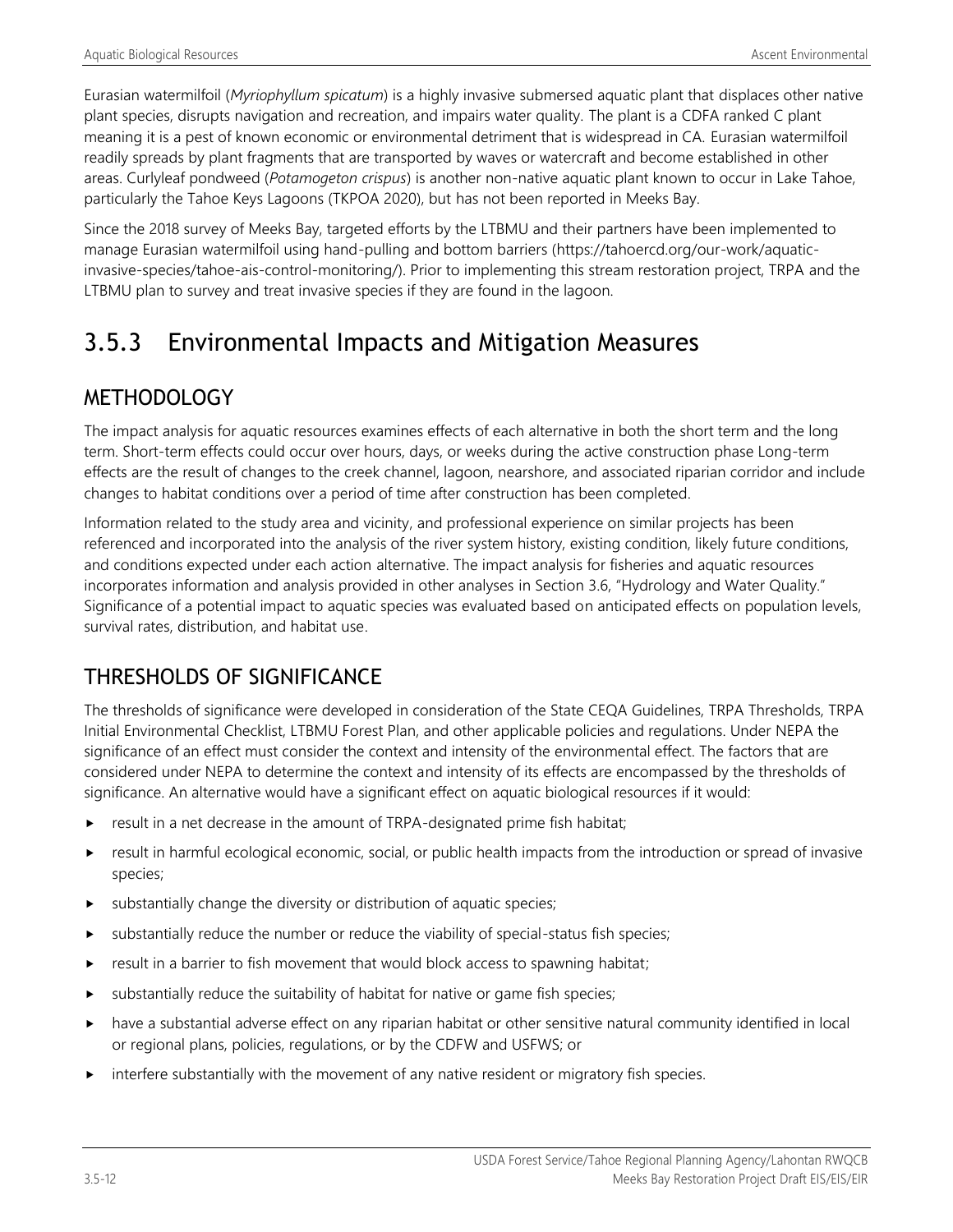## ENVIRONMENTAL IMPACTS AND MITIGATION MEASURES

## Impact 3.5-1: Short-Term Aquatic Habitat Degradation

Short-term construction activities associated with Alternatives 1, 2, 3, and 4 in Meeks Creek and the Lake Tahoe shorezone could temporarily reduce aquatic habitat quality by increasing suspended sediments and turbidity and through the release and exposure of contaminants, through direct disturbance, including hydrostatic pressures within the construction site during construction associated with restoration of Meeks Creek and marina removal (including bank stabilization), replacement of the SR 89 bridge (and installation of weir structure will be incorporated into the creek channel at or adjacent to the bridge to facilitate control of fish movement), the installation of a pier or non-motorized launch facility, and installation of multi-use bike/pedestrian bridges. However, effective construction-phase site management plans (e.g., BMPs) would be implemented to comply with required permits and to minimize risks of water quality degradation and direct disturbance. Although elevated turbidity may occur, the expected turbidity levels would not substantially reduce the suitability of habitat for native or game fish species, substantially change the diversity or distribution of aquatic species, or substantially reduce the number or reduce the viability of special-status fish species. Therefore, this impact would be less than significant for Alternatives 1 through 4. Implementation of the No Action Alternative would not include restoration of Meeks Creek and lagoon and may contribute to the ongoing degradation of aquatic habitat in Meeks Creek. This would be a potentially significant impact for the No Action Alternative.

#### No Action Alternative

Under the No Action Alternative, there would be no restoration and the marina would remain in place, with a boat ramp and approximately 120 slips placed in the former lagoon. Currently, some marina infrastructure, including the floating platforms and slips, have been removed from the marina to facilitate AIS control and other management actions. With the No Action Alternative, this infrastructure would be reinstalled, and the marina would continue to operate as it had in the past. Permanent marina infrastructure, including sheet pile bulkheads, a boat ramp, grading, and bank revetments are still in place. The reinstallation of floating docks and slips would be accomplished with landbased or floating equipment (e.g., barge and crane) and would not require dewatering or major disturbance. Reinstallation of the floating marina infrastructure would comply with standard USDA Forest Service and TRPA BMPs, and applicable permit requirements. This impact would be potentially significant.

#### Alternative 1: Restoration with Boating Pier

The restoration of Meeks Creek and lagoon and marina removal would include substantial grading within the existing creek and marina areas. Soil from the banks and nearby upland areas would be placed in the dredged marina to recreate a shallow lagoon. Native wetland and riparian vegetation would be re-established throughout the restoration area.

Before removal of the marina, a temporary impervious barrier, or barriers, would be placed near the mouth of Meeks Creek to separate the restoration area from Lake Tahoe. During construction, the flow of the creek would be diverted via a temporary diversion dam constructed upstream of the affected areas. The creek's flow would be captured in pipes and diverted into Lake Tahoe downstream of the project area by gravity flow. Water diversion pumping for construction and dewatering in the creek channel and lagoon may also be required; in such cases, pumping could occur continuously for several days. Water pumped from excavation activities would contain suspended sediments and other solids. The suspended sediments would not be discharged into Meeks Creek, Lake Tahoe, stream environment zones unless water quality discharge standards are met (as defined by TRPA), wetlands (as defined by USACE), or storm drains. Water pumped from the construction area would be pumped into trucks and/or disposed of in upland portions of the project area within temporary infiltration basins or dispersed through sprinklers or similar methods. All excavation, filling, or other disturbance of the soil would be limited to the May 1-October 15 timeframe unless a TRPA grading season extension is issued for the project. In-channel restoration work would generally occur in late summer or early fall when water levels in Meeks Creek are lowest.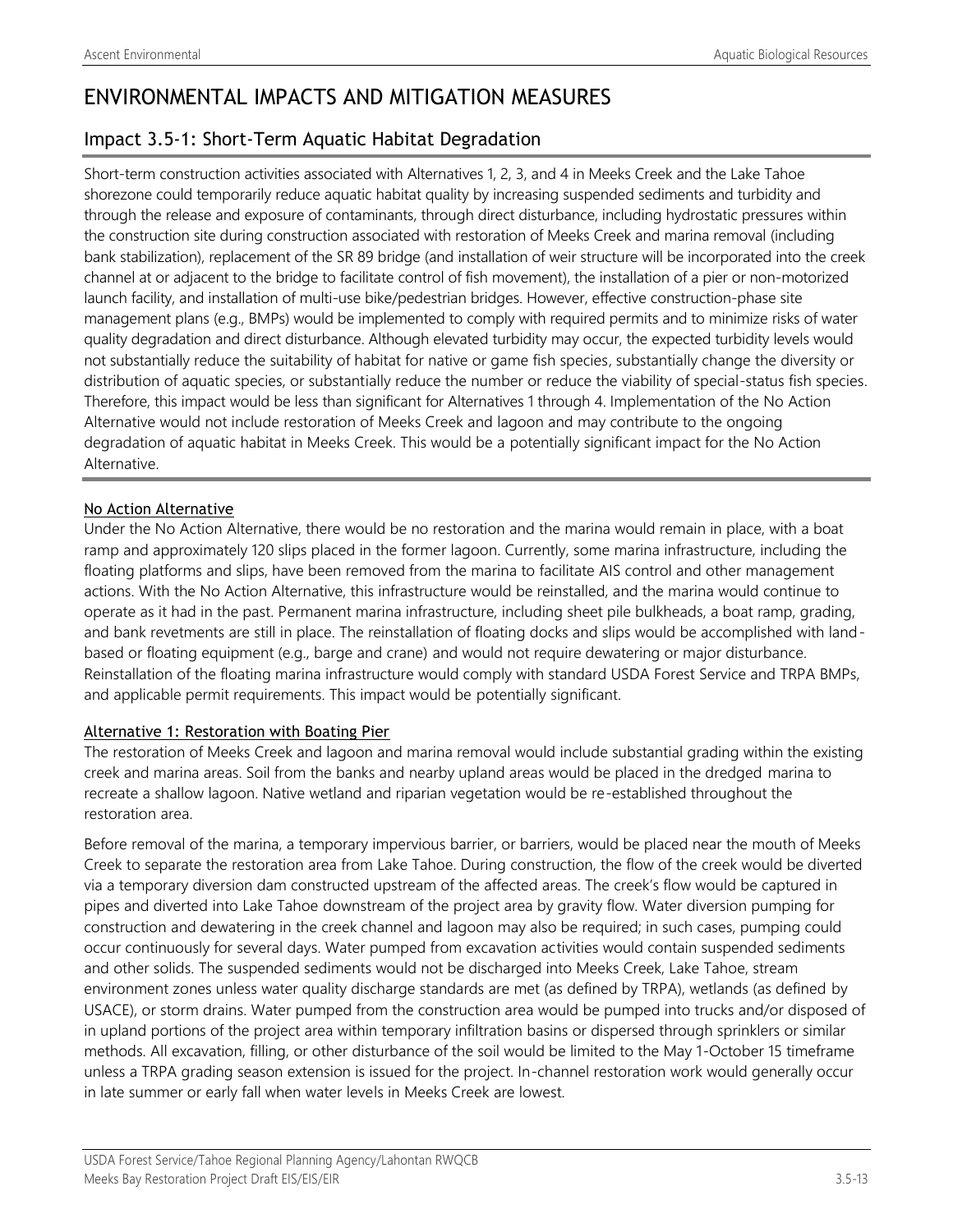Construction of a new SR 89 bridge, trail bridge, and fish management structure across Meeks Creek would require dewatering for construction activities that would encounter groundwater, including installation of the bridge and fish management structure footings, and utility replacement and protection. As necessary during construction, water-tight cofferdams would be temporarily installed to prevent scour and to maintain soil- and water-free areas to allow for installation of bridge and fish weir footings. Once the footings are constructed, the cofferdams would be removed, and the remaining portion of the bridge and fish management structure would be constructed from outside Meeks Creek.

The fish management structure (e.g., weir) would be constructed in the creek channel near the SR 89 bridge, trail bridge, or in the channel between the SR 89 and trail bridges. The fish management structure would consist of a weir or similar in-channel structure that could be adjusted to block or allow the movement of fish. This structure would be managed to prevent the movement on non-native fish species into the upper watershed in order to protect and support the recovery of native fish species in the upper watershed.

A new multi-use bridge would be constructed across Meeks Creek channel downstream of SR 89 and upstream of the restored lagoon. The bridge could be constructed at the same time as the creek restoration, or separately after restoration is complete. If constructed concurrent with the restoration, all in-channel work would occur while the creek is diverted, as described above. If constructed separately from the restoration, diversion of creek flows and dewatering or water diversion for construction activities may be required. As described above, water pumped from active construction area would be pumped into trucks and disposed offsite or infiltrated in appropriate portions of the project area.

Construction BMPs would be installed in accordance with all permits and Caltrans requirements. Utility work and bridge footing work within Meeks Creek is anticipated to take several weeks and would be completed during one construction season, primarily in the summer months.

The pier would be constructed by a floating or amphibious barge with pile driver during the winter season (October to May). Piles would be installed by either pile driving or drilling. A caisson would be used to isolate the pile driving or drilling site to protect water quality. A caisson is a watertight retaining structure used to isolate the work area during pier construction. With a caisson, the water can be pumped out to create a dry environment. Turbidity curtains would only be used during pile installation if necessary to minimize water quality impacts from suspended sediment. A turbidity curtain is a floating barrier consisting of relatively impervious fabric, used to prevent fine and coarse suspended sediment transport away from areas of water‐based construction activities, in this case the driving of the pier piles.

#### Suspended Sediments and Turbidity

Construction activities could disturb sediments and soils within and adjacent to waterways. Any construction-related erosion or disturbance of sediments and soils could temporarily increase downstream turbidity and sedimentation throughout the study area if soils were transported in creek flows or stormwater runoff.

The abundance, distribution, and survival of fish populations have been linked to levels of turbidity and silt deposition. Prolonged exposure to high levels of suspended sediment could create a loss of visual capability of fish in aquatic habitats within the study area, leading to reduced feeding and growth rates. Such exposure could also result in a thickening of the gills, potentially causing the loss of respiratory function; in clogging and abrasion of gills; and in increased stress levels, which in turn could reduce tolerance to disease and toxicants (Waters 1995). Silt deposition could also degrade benthic habitats by settling in substrate and reducing oxygenation of eggs in gravels. Turbidity also could result in increased water temperature and decreased dissolved oxygen (DO) levels, especially in lowvelocity pools, which can cause stressed respiration.

As stated in Section 2.10, "Construction," all project construction management plans would be reviewed and approved, as required, under TRPA's Code of Ordinances, Lahontan RWQCB requirements, and National Pollutant Discharge Elimination System (NPDES) permits, which would include preparation and implementation of a Stormwater Pollution Prevention Plan. TRPA "Standard Conditions of Approval for Grading Projects" includes standards such as temporary best management practices (BMPs) and erosion control requirements. With the implementation of site management practices sufficient to meet these criteria and adhere to the required permits,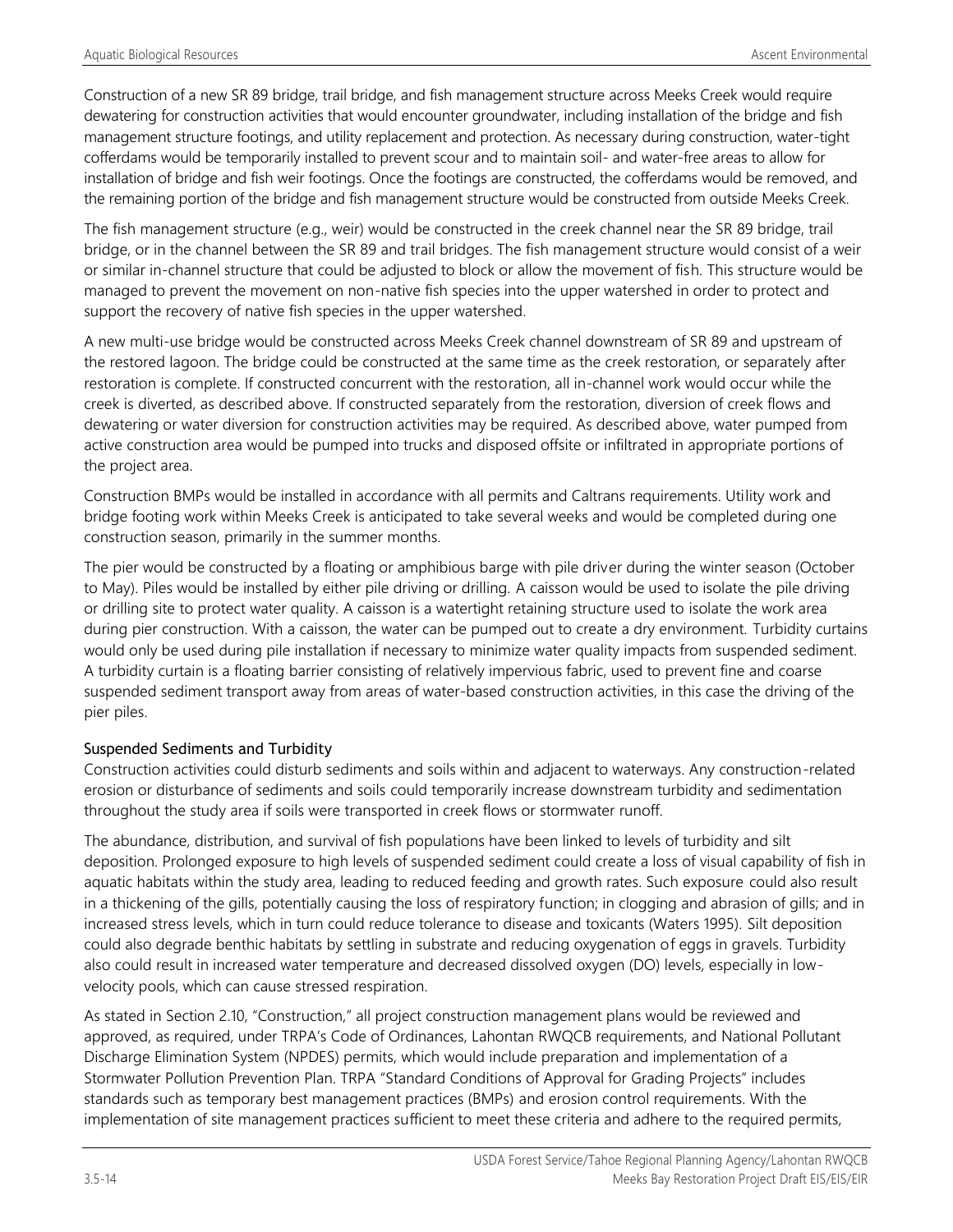including a suite of RPMs described in Appendix A, fisheries or aquatic habitat would not be substantially affected by suspended sediment and turbidity.

#### Construction-Related Contaminants

Use of heavy equipment and storage of materials is required for many construction activities. If not properly contained and managed, contaminants (e.g., fuels, lubricants, hydraulic fluids) could be introduced into the water, either directly or through surface runoff. Contaminants may be toxic to fish or cause altered oxygen diffusion rates and acute and chronic toxicity to aquatic organisms, thereby reducing growth and survival. However, all project construction management plans would be reviewed and approved, as required, under TRPA's Code of Ordinances, Lahontan RWQCB requirements, and NPDES permits, which would include preparation and implementation of spill prevention plans (see Appendix A), which would avoid and/or minimize the potential for the release and exposure of contaminants.

#### Direct Disturbance

Fish and other aquatic biota, if present, could be injured or killed during in-water construction activities. As described above, the construction site would be isolated from adjacent habitats with diversions dams and/or cofferdams and dewatering. A separate analysis of potential stranding of aquatic biota from dewatering work sites is provided below under Impact 3.5-2.

If pile driving is required, measures would be implemented to avoid direct physical injury, including pile driving with vibratory hammers and managed (through operational controls) to be less than 206 decibels (dB) peak (dBpeak) and 183 dB (fish less than 2 grams) and 187 dB (fish greater than or equal to 2 grams) sound exposure level (dBSEL) measured at a distance of 10 meters (Fisheries Hydroacoustic Working Group 2008). (Attenuation is assumed at a rate of 4.5 dB per doubling of distance.) As stated above, caissons would be used during pile installation to minimize water quality impacts from suspended sediment. Further, as described above, the pier would be constructed by a floating or amphibious barge with pile driver during the winter season (October to May), which is outside of the summer period when nearshore fish densities are highest and the peak spawning period for many nearshore fish species in Lake Tahoe.

With the implementation of site management practices sufficient to meet and adhere to the required permits, fisheries or aquatic habitat would not be substantially affected. Additionally, resource protection measures (RPMs) described in Appendix A (e.g., use of a caisson), would be taken to substantially reduce impacts of pile driving and construction of the boating pier on fish or aquatic species. Therefore, this impact would be less than significant.

#### Alternative 2: Restoration with Pedestrian Pier

This impact would be similar to the impact described for Alternative 1. The proposed construction activities under Alternative 2 with the potential to degrade aquatic habitat would include installation of temporary barriers including a diversion dam, dewatering of a portion of Meeks Creek, placement of fill in the existing lagoon, grading of creek and lagoon, replacement of the SR 89 bridge, installation of two multi-use trail bridges, and the installation of the pedestrian pier (albeit smaller than the boat pier under Alternative 1). With the implementation of site management practices sufficient to meet and adhere to the required permits, fisheries or aquatic habitat would not be substantially affected. Therefore, this impact would be less than significant.

#### Alternative 3: Restoration with No Pier

This impact would be similar to the impact described for Alternative 1. The proposed construction activities under Alternative 3 with the potential to degrade aquatic habitat would include installation of temporary barriers including a diversion dam, dewatering of a portion of Meeks Creek, placement of fill in the existing lagoon, grading of creek and lagoon, installation of a two trail bridges, and replacement of the SR 89 bridge. There would be no pier under this alternative although it would include a non-motorized watercraft launch. With the implementation of site management practices sufficient to meet and adhere to the required permits, fisheries or aquatic habitat would not be substantially affected. Therefore, this impact would be less than significant.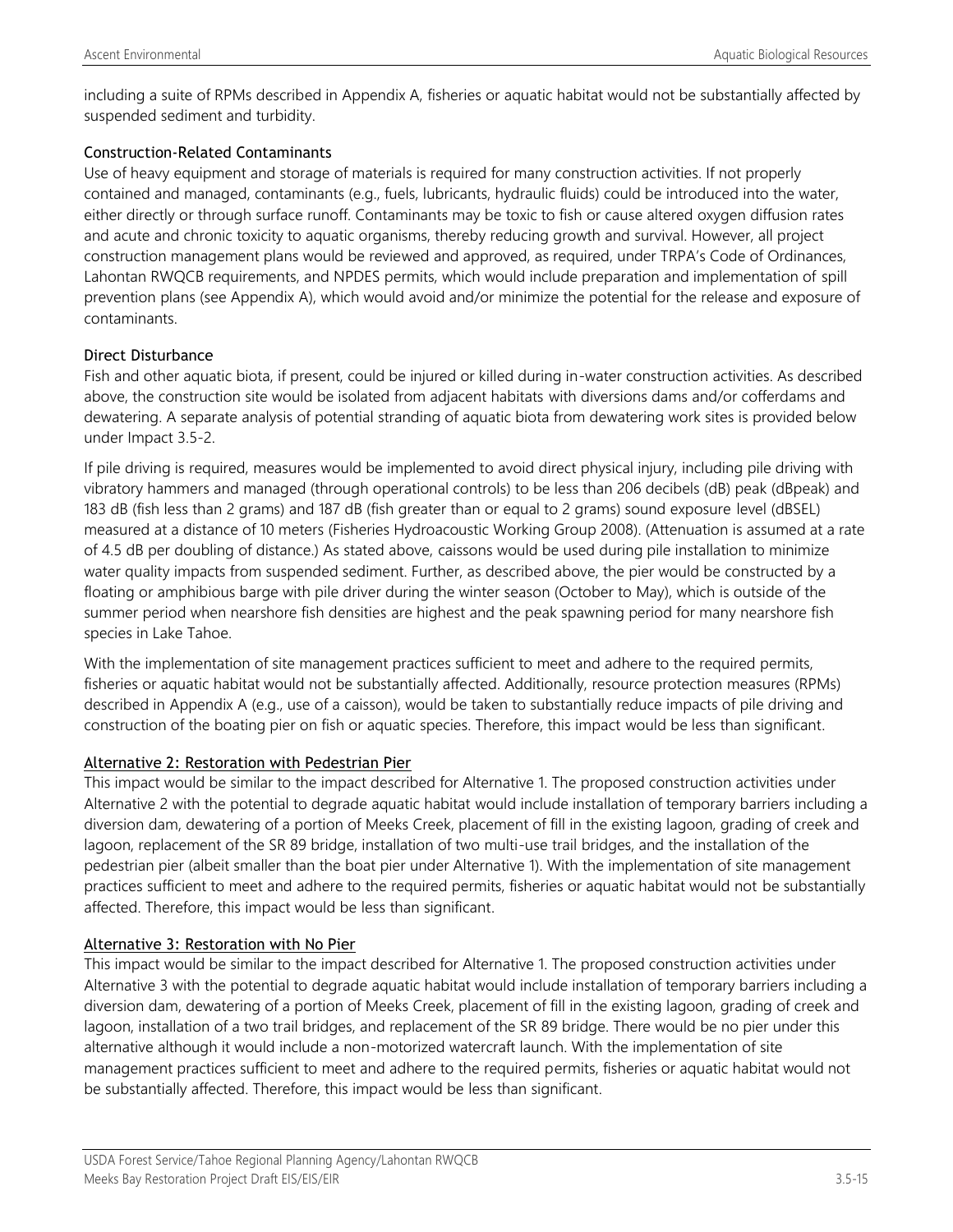#### Alternative 4: Preferred Alternative

This impact would be similar to the impact for Alternative 1 with the exception of the boating pier, which is not proposed under Alternative 4. The proposed construction activities under Alternative 4 with the potential to degrade aquatic habitat would include installation of temporary barriers including a diversion dam, dewatering of a portion of Meeks Creek, placement of fill in the existing lagoon, grading of creek and lagoon, installation of a trail bridge and non-motorized watercraft launch, and replacement of the SR 89 bridge. With the implementation of site management practices sufficient to meet and adhere to the required permits, fisheries or aquatic habitat would not be substantially affected. Therefore, this impact would be less than significant.

#### Mitigation Measures

No mitigation is required for this impact.

### Impact 3.5-2: Stranding of Aquatic Biota from Dewatering Worksites

Under Alternatives 1 through 4, certain construction activities—diverting streamflow from sections of Meeks Creek and dewatering the lagoon—could result in stranding and mortality of fish and other aquatic biota, potentially including special-status species such as LCT and Lahontan tui chub. The project would avoid and/or minimize stranding and mortality of species in dewatered areas and not substantially change the diversity or distribution of aquatic species, or substantially reduce the number or reduce the viability of special-status fish species. Therefore, this impact would be less than significant for Alternatives 1 through 4. Under the No Action Alternative, construction activities that involve diverting or dewatering streamflow would not occur and there would be no impact.

#### No Action Alternative

In the absence of restoration activities, the existing degraded habitat conditions in Meeks Creek and lagoon would persist. However, the No Action Alternative would not include construction activities that could temporarily cause stranding or mortality of aquatic species. Consequently, no impact would occur.

#### Alternative 1: Restoration with Boating Pier

Alternative 1 would involve dewatering Meeks Creek and lagoon. The dewatering could cause stranding and mortality of fish and other aquatic biota. Several special-status species, including LCT (federally listed as threatened) and the Lahontan tui chub (a California Species of Special Concern) could be affected.

If fish are present during the installation of the cofferdams (which will be needed for the SR 89 bridge replacement (that includes a multi-use path), channel and lagoon restoration, fish management structure construction, and construction of a separated multi-use path trail bridge), they could be injured by the in-water construction activity itself, and/or become trapped behind the cofferdam. If any fish become trapped behind the cofferdam, they would be subject to water quality degradation (e.g., increased temperatures, decrease dissolved oxygen), become entrained in or impinged on pumps used for dewatering, or become stranded after dewatering is complete.

To minimize the stranding of fish and aquatic biota, the project would retain a qualified biologist(s) to oversee rescue and relocate fish, and other important native aquatic species when flows are diverted from in-channel construction sites. Organisms would be removed from these sites and transported and released into suitable sites (i.e., Lake Tahoe or sites on Meeks Creek upstream of the affected area). All equipment used for dewatering and fish rescue would be properly decontaminated to kill or remove all potential invasive aquatic species (i.e., Eurasian watermilfoil). All pump intakes would be screened to limit entrainment of fish and aquatic weeds (i.e., Eurasian watermilfoil). All activities would occur in compliance with TRPA's Lake Tahoe Region Aquatic Invasive Species Management Plan.

Implementing the RPMS and standard BMPs would avoid and/or minimize stranding and mortality of aquatic biota in the project area. Therefore, this impact would be less than significant.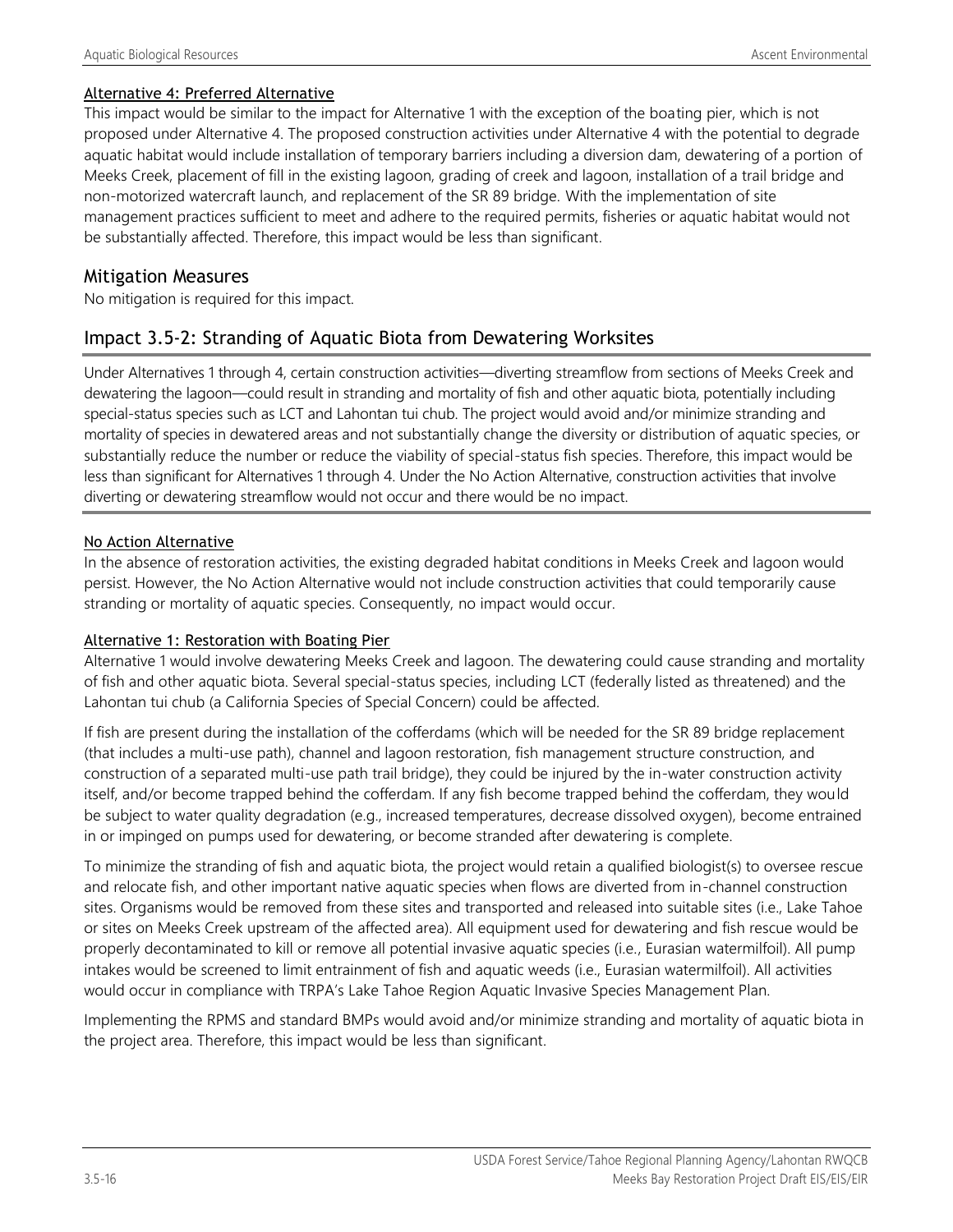#### Alternative 2: Restoration with Pedestrian Pier

This impact would be similar to the impact for Alternative 1; however, two multi-use path trail bridges would be installed rather than one, requiring an additional cofferdam and diversion. Alternative 2 would involve dewatering Meeks Creek and lagoon as well. The dewatering could cause stranding and mortality of fish and other aquatic biota.

Implementing the RPMS and standard BMPs would minimize stranding and mortality of aquatic biota in the project area. Therefore, this impact would be less than significant.

#### Alternative 3: Restoration with No Pier

This impact would be similar to the impacts for Alternative 2, because this alternative would also include replacement of the SR 89 bridge and construction of two multi-use path trail bridges. Alternative 3 would involve dewatering Meeks Creek and lagoon as well. The dewatering could cause stranding and mortality of fish and other aquatic biota.

Implementing the RPMS and standard BMPs would minimize stranding and mortality of aquatic biota in the project area. Therefore, this impact would be less than significant.

#### Alternative 4: Preferred Alternative

This impact would be the same as the impacts for Alternative 1, because this alternative would also include replacement of the SR 89 bridge (that would include a multi-use path) and one separated multi-use path trail bridge. Alternative 4 would involve dewatering Meeks Creek and lagoon as well. The dewatering could cause stranding and mortality of fish and other aquatic biota. All activities would occur in compliance with TRPA's Lake Tahoe Region Aquatic Invasive Species Management Plan.

Implementing the RPMS and standard BMPs would minimize stranding and mortality of aquatic biota in the project area. Therefore, this impact would be less than significant.

#### Mitigation Measures

No mitigation is required for this impact.

### Impact 3.5-3: Short-Term Disruption of Fish Passage/Migration

Construction of restoration improvements associated with Alternatives 1 through 4 may result in short-term disruption of fish passage between Meeks Creek and Lake Tahoe or in-creek seasonal migration. The temporary fish barriers would be in place for construction for a relatively short time period that would not encompass all of the spawning season for any of the fish species. This impact would not result in a barrier to fish movement that would block access to spawning habitat or interfere substantially with the movement of any native resident or migratory fish species and would be less than significant for Alternatives 1 through 4. With the No Action Alternative, no new disruptions to passage would occur and there would be no impact.

#### No Action Alternative

No restoration, recreation infrastructure, or public access features would be constructed under the No Action Alternative; therefore, this alternative would not disrupt fish passage. No impact would occur.

#### Alternative 1: Restoration with Boating Pier

As stated in Section 2.10.1, "Restoration of Meeks Creek and Removal of Meeks Bay Marina," a temporary impervious barrier, or barriers, would be placed near the mouth of Meeks Creek to separate the restoration area from Lake Tahoe. During construction of the SR 89 bridge replacement (with multi-use path), fish management structure, restoration improvements, marina removal, and separate multi-use path trail bridge, the flow of the creek would be diverted via a temporary diversion dam constructed upstream of the affected areas. These actions would result in temporary barriers to fish passage. Several species of native minnows move locally from the lake into streams for spawning in spring, and mountain suckers move locally within the stream for spawning in midsummer. The primary spawning periods for rainbow trout and Lahontan redsides—spring and early summer—coincide with snowmelt runoff. Mountain suckers are late spring and summer spawners. Mountain whitefish migrate upstream for spawning in the fall (October– December). The project could block fish passage during some of these time periods, but not all of them.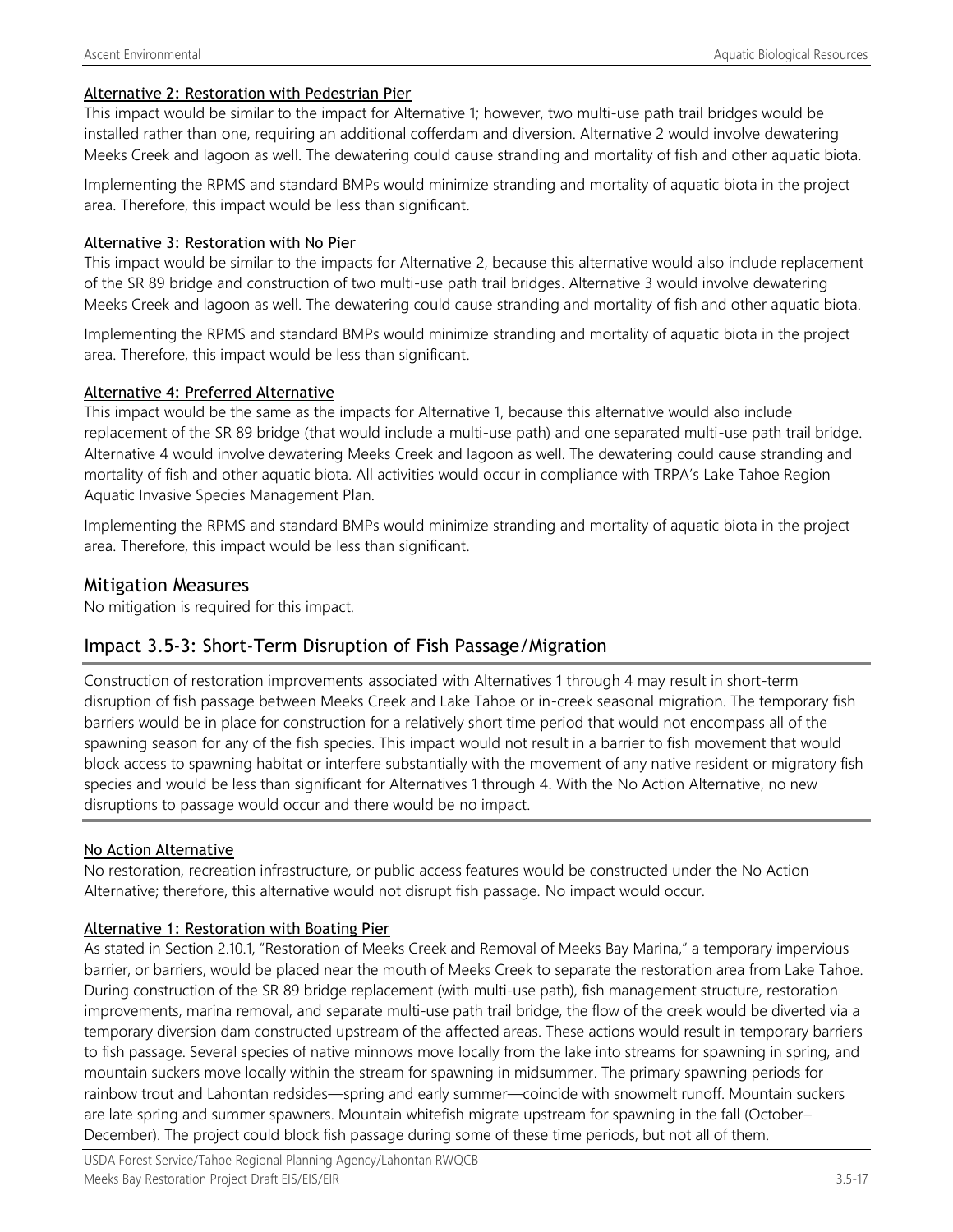Construction would occur during low-flow conditions, and diversions would occur between July and mid-October. The temporary fish barriers would be in place for dewatering and diversions for a relatively short time period that would not encompass all of the spawning season for any of the fish species; therefore, the construction-phase impact would be less than significant.

#### Alternative 2: Restoration with Pedestrian Pier

This impact would be similar to the impact for Alternative 1; however, two multi-use path trail bridges would be installed rather than one over the creek. During construction, the flow of the creek would be diverted via a temporary diversion dam that would result in temporary barriers to fish passage. This alternative would include an additional diversion for construction of the additional multi-use path trail bridge over the creek. As described under Alternative 1, the project could block fish passage during portions of spawning periods for some fish species.

Construction would occur during low-flow conditions, and diversions would occur between July and mid-October. The temporary fish barriers would be in place for dewatering and diversions for a relatively short time period that would not encompass all of the spawning season for any of the fish species; therefore, the construction-phase impact would be less than significant.

#### Alternative 3: Restoration with No Pier

This impact would be similar to the impact for Alternative 2, because this alternative would also include replacement of the SR 89 bridge and construction of two multi-use path trail bridges. During construction, the flow of the creek would be diverted via a temporary diversion dam that would result in temporary barriers to fish passage. This alternative would include an additional diversion for construction of the additional multi-use path trail bridge over the creek. As described under Alternative 1, the project could block fish passage during portions of spawning periods for some fish species.

Construction would occur during low-flow conditions, and diversions would occur between August and mid-October. The temporary fish barriers would be in place for dewatering and diversions for a relatively short time period that would not encompass all of the spawning season for any of the fish species; therefore, the construction-phase impact would be less than significant.

#### Alternative 4: Preferred Alternative

This impact would be similar to the impact for Alternative 1, because this alternative would also include replacement of the SR 89 bridge (that would include a multi-use path) and one separated multi-use path trail bridge. During construction, the flow of the creek would be diverted via a temporary diversion dam that would result in temporary barriers to fish passage. As described under Alternative 1, the project could block fish passage during portions of spawning periods for some fish species.

Construction would occur during low-flow conditions, and diversions would occur between August and mid-October. The temporary fish barriers would be in place for dewatering and diversions for a relatively short time period that would not encompass all of the spawning season for any of the fish species; therefore, the construction-phase impact would be less than significant.

### Mitigation Measures

No mitigation is required for this impact.

## Impact 3.5-4: Long-Term Disruption of Fish Passage/Migration

Alternatives 1, 2, 3, and 4 would not result in any long-term change to fish passage or migration because the depth of flow in the restored channel would be improved and the connection between the lake and Meeks Creek would be sustained. This impact would be beneficial for Alternatives 1 through 4. Under the No Action Alternative, existing barriers to fish passage/migration at the SR 89 bridge would remain and would potentially worsen over time. Therefore, this impact would be potentially significant for the No Action Alternative.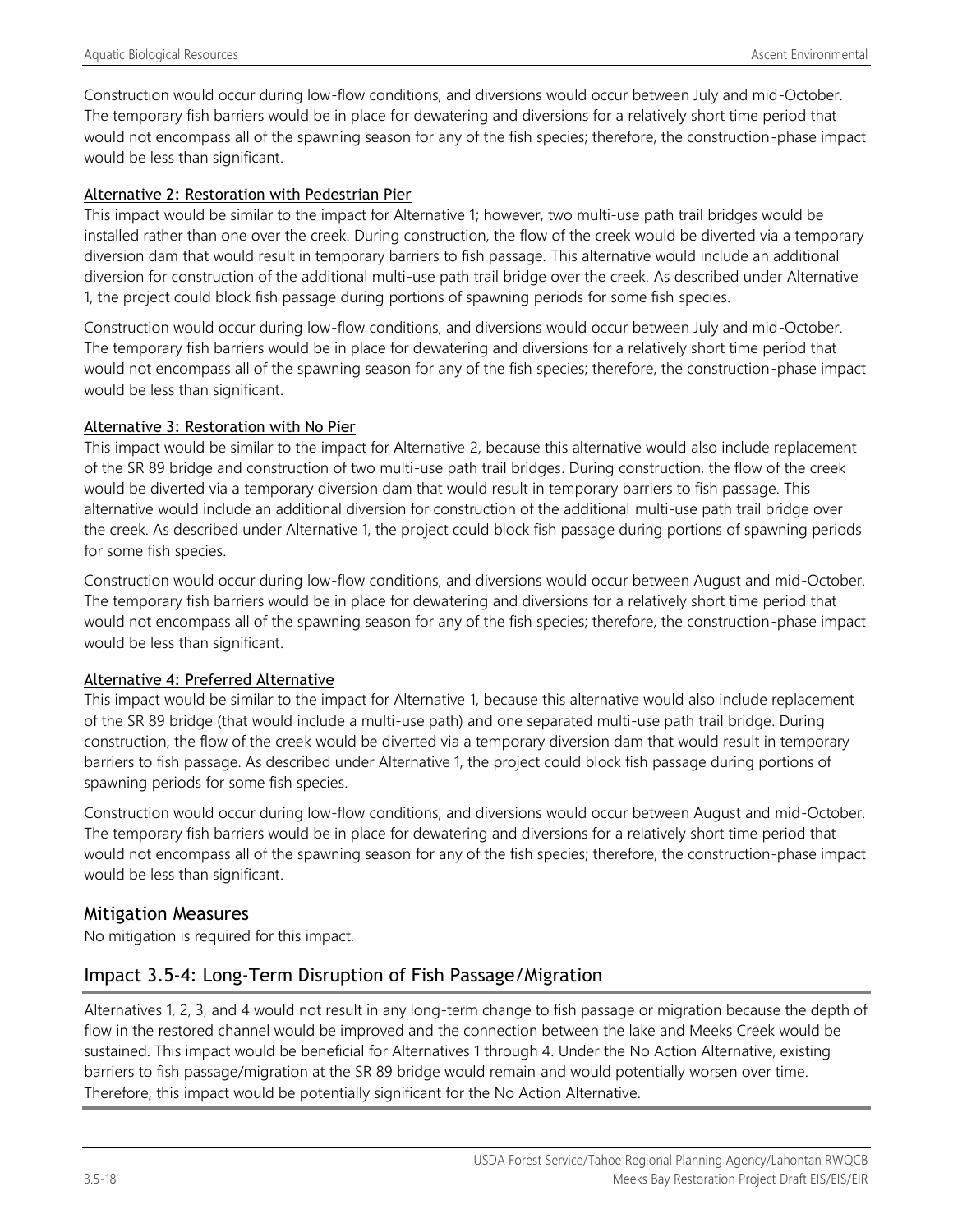#### No Action Alternative

No restoration, recreation infrastructure, or public access features would be constructed under the No Action Alternative. The SR 89 bridge currently creates a barrier to fish passage during portions of the year due to the approximately four-foot vertical drop from the culvert bottom to the water surface. This barrier would remain under the No Action Alternative and would potentially worsen over time. Therefore, the impact of the No Action Alternative would be potentially significant.

#### Alternative 1: Restoration with Boating Pier

Restoration included in Alternative 1, specifically replacing box culverts at the SR 89 bridge, raising the creek bed, and improving lagoon connectivity with Lake Tahoe would result in a long-term improvement of fish passage and migration conditions in the project area. This would remove the existing barrier at the SR 89 bridge and provide access to approximately 6.5 miles of habitat for aquatic species in the Meeks Creek watershed. As described under Section 2.5.3, "Resource Enhancement," a fish management structure would be constructed in the creek channel near the SR 89 bridge, trail bridge, or in the channel between the SR 89 and trail bridges. The fish management structure would consist of a weir or similar in-channel structure that could be adjusted to block or allow the movement of fish. This structure would be managed to prevent the movement on non-native fish species into the upper watershed in order to protect and support the recovery of native fish species in the upper watershed. The structure could allow the passage of fish when it is consistent with management goals. Therefore, this would be a beneficial effect with regard to fish passage.

#### Alternative 2: Restoration with Pedestrian Pier

This impact would be similar to the impact for Alternative 1. It is expected that restoration, specifically replacing box culverts at the SR 89 bridge, raising the creek bed, and improving lagoon connectivity with Lake Tahoe would result in a long-term improvement of fish passage and migration conditions in the project area. A fish management structure would be constructed that could block passage for non-native species as an intentional management action when it would be beneficial to the recovery of native special status aquatic species. This would be a beneficial effect with regard to fish passage.

#### Alternative 3: Restoration with No Pier

This impact would be similar to the impact for Alternative 1. It is expected that restoration, specifically replacing box culverts at the SR 89 bridge, raising the creek bed, and improving lagoon connectivity with Lake Tahoe would result in a long-term improvement of fish passage and migration conditions in the project area. A fish management structure would be constructed that could block passage for non-native species as an intentional management action when it would be beneficial to the recovery of native special status aquatic species. This would be a beneficial effect with regard to fish passage.

#### Alternative 4: Preferred Alternative

This impact would be similar to the impact for Alternative 1. It is expected that restoration, specifically replacing box culverts at the SR 89 bridge, raising the creek bed, and improving lagoon connectivity with Lake Tahoe would result in a long-term improvement of fish passage and migration conditions in the project area. A fish management structure would be constructed that could block passage for non-native species as an intentional management action when it would be beneficial to the recovery of native special status aquatic species. This would be a beneficial effect with regard to fish passage.

#### Mitigation Measures

No mitigation is required for this impact.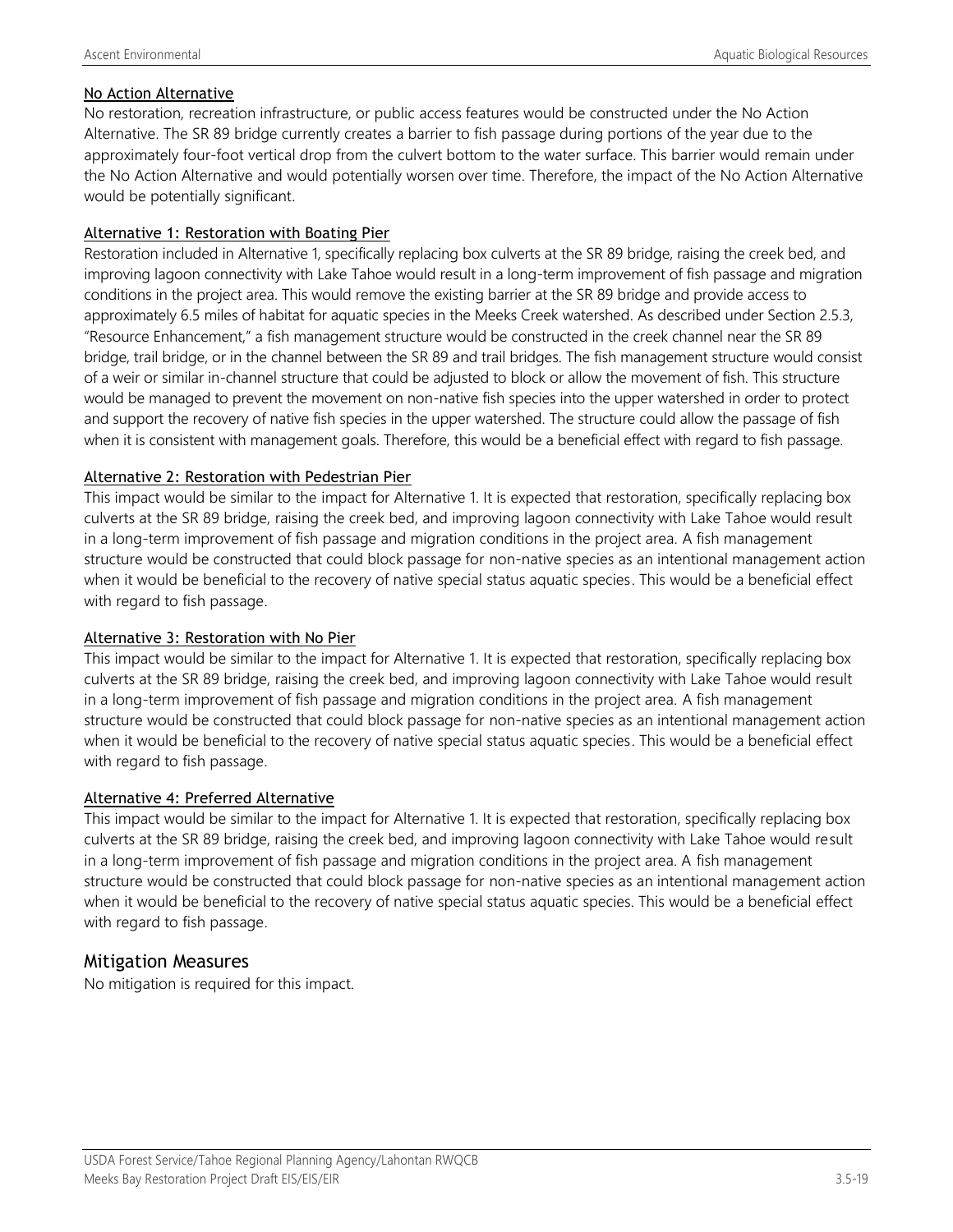### Impact 3.5-5: Introduction and Spread of Aquatic Invasive Species by Construction Activities

Eurasian watermilfoil is known to occur in Meeks Bay and has been targeted for removal efforts in recent years using hand-pulling and bottom barriers. Despite these efforts, fragments are still able to enter Meeks Bay from Lake Tahoe proper, resulting in potential re-spread and could potentially be introduced and spread to the creek or the lake during construction activities. Implementation of invasive species management RPMs would substantially reduce the potential for existing aquatic invasive species to spread and result in harmful ecological economic, social, or public health impacts from the introduction or spread of invasive species. Therefore, this impact would be less than significant for Alternatives 1 through 4. Under the No Action Alternative, management and controls would be expected to continue with ongoing operations. Therefore, this impact would be less than significant for the No Action Alternative.

#### No Action Alternative

Currently, some marina infrastructure, including the floating platforms and slips, have been removed from the marina to facilitate AIS control and other management actions. With the No Action Alternative, this infrastructure would be reinstalled and the marina would continue to operate as it had in the past. The marina would be operational during navigable, high lake levels and would not be operational during periods of low lake levels. Other activities that could occur under this alternative would be retrofits to the marina for health and safety purposes (e.g., if sheet piling is unsafe), typical maintenance activities, and ongoing AIS control measures, such as bottom barrier treatments within the marina, would continue. No other resource enhancement measures would be implemented. However, the No Action Alternative would not include newly proposed construction activities that could result in the introduction and spread of aquatic invasive species, as described for Alternatives 1–4. Consequently, this impact would be less than significant.

#### Alternative 1: Restoration with Boating Pier

AIS have been introduced into the Meeks Creek watershed ecosystem primarily through operation of the Meeks Bay Marina and associated boat access. The Meeks Bay Marina is a partially enclosed structure that reduces water circulation, resulting in elevated water temperatures and poor water quality from a lack of mixing with open water. These characteristics have created optimal habitat for non-native warmwater invasive fish, and invasive aquatic plants such as Eurasian milfoil. When boats visit or launch, they serve as vectors for the spread of AIS species to other parts of the lake.

An ongoing AIS control project is already occurring within the Meeks Bay Marina with the objective of AIS eradication prior to the start of restoration activities. This is being accomplished through manual control mechanisms such as the placement of bottom barrier mats to smother AIS, and not use of pesticides.

Channel construction activities, including direct actions and aquatic species rescue and relocation, present a risk of introducing and spreading invasive species like Eurasian watermilfoil in Meeks Creek or nearshores areas of Lake Tahoe through disturbance and transport/relocation of aquatic organisms. However, additional AIS control measures would be implemented prior to and during construction of restoration features to prevent the spread of AIS during construction and reduce the risk of AIS re-establishment after construction.

- AIS infestations are treated prior to ground-disturbing activities and prior to any activities that would generate AIS weed fragments (note AIS treatments have been recently completed, but may be revisited prior to construction, as necessary);
- lagoon soil containing AIS particles would be over-excavated and removed from site or buried by clean fill material to a sufficient depth to prevent propagation of AIS; and
- non-native warmwater fish collected during dewatering and aquatic species rescue and relocation efforts will be eradicated.

The construction of piers invites an increase in boating activity and subsequent potential for introducing non-native plant and animal species to the area. Potential introductions could result from the transport of aquatic weeds such as Eurasian watermilfoil and curlyleaf pondweed (not currently known to occur in Meeks Bay) entangled on boat propellers leaving infested sites around Lake Tahoe or the Tahoe Keys. Increased transport of aquatic plants (native or non-native)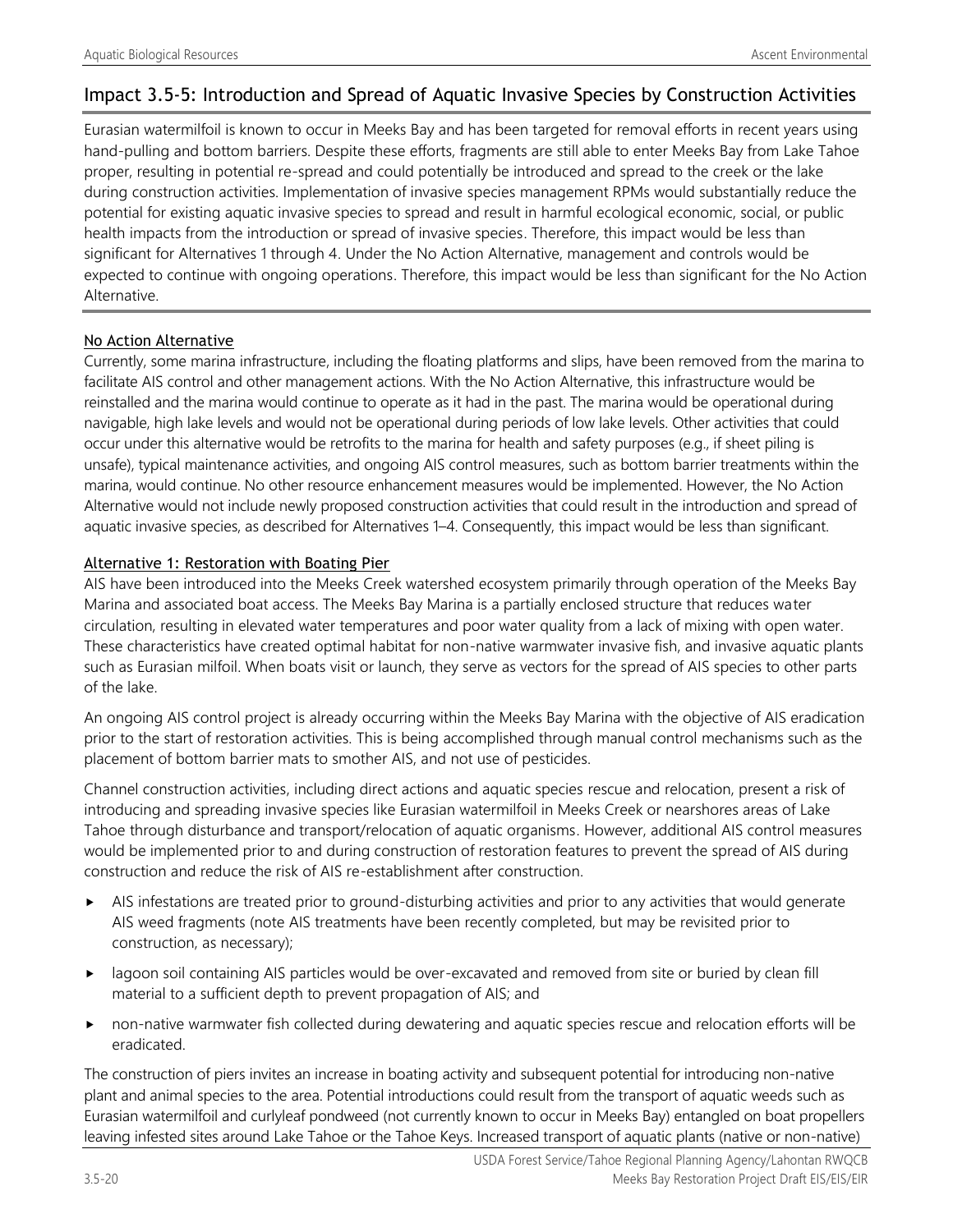offers an increase in potential transport of attached juvenile Asian clams. However, implementation of continued invasive species management would substantially reduce the potential for existing aquatic invasive species to spread.

All restoration and pier construction activities would occur in compliance with TRPA's Lake Tahoe Region Aquatic Invasive Species Management Plan. Resource protection measures (see Appendix A) would be implemented to substantially reduce the risk of introduction and spread of aquatic invasive species, such as the invasive plant Eurasian milfoil. Therefore, this impact would be less than significant.

#### Alternative 2: Restoration with Pedestrian Pier

This impact would be similar to the impact for Alternative 1. Alternative 2 includes the construction of a pedestrian pier, which could alter habitat conditions for native fish, although to a lesser extent than Alternative 1 due to the smaller size of the pedestrian pier. Through compliance with TRPA's Lake Tahoe Region Aquatic Invasive Species Management Plan and implementation of resource protection measures (see Appendix A), the risk of introduction and spread of aquatic invasive species would be substantially reduced. Therefore, this impact would be less than significant.

#### Alternative 3: Restoration with No Pier

Under Alternative 3, no pier would be constructed; however, a small (up to 20 by 30 feet) non-motorized watercraft launch would be placed in the nearshore near the south end of the project area. This structure would be floating and would function similar to a floating pier. The effects of this structure would be similar to but less than that of the floating pier in Alternative 2. Similar to Alternatives 1 and 2, through compliance with TRPA's Lake Tahoe Region Aquatic Invasive Species Management Plan and implementation of resource protection measures (see Appendix A), the risk of introduction and spread of aquatic invasive species would be substantially reduced. Therefore, this impact would be less than significant.

#### Alternative 4: Preferred Alternative

Alternative 4 would include the same non-motorized watercraft launch as Alternative 3; therefore, the risk of introduction and spread of aquatic invasive species would be the same as Alternative 3. For the reasons described above, this impact would be less than significant.

#### Mitigation Measures

No mitigation is required for this impact.

### Impact 3.5-6: Long-Term Disruption of Nearshore Aquatic Habitat

Under Alternatives 1 and 2, construction of a pier could alter the nearshore habitat. Similarly, under Alternatives 3 and 4, installation of a non-motorized launch platform could alter nearshore habitat albeit to a lesser extent than a pier (see Chapter 2). Adding an unnatural feature to the shoreline could adversely alter habitat for native species. However, due to existing conditions (no prime spawning habitat present) coupled with the habitat restoration and enhancement in Meeks Creek, and aquatic invasive species eradication measures proposed by the project, it is unlikely that both sufficient populations of such fish and suitable habitat connectivity would be present nearby to create a noticeable adverse effect on native fishes. Further, replacement of existing concrete and rock gabion shoreline revetments on the northern end of the project area with more-natural boulder and vegetation shoreline protection would benefit nearshore habitat. Therefore, this impact would not substantially reduce the suitability of habitat for native or game fish species and would be less than significant for Alternatives 1 through 4. Under the No Action Alternative, no new shoreline structures would be constructed, and existing disruption of shoreline habitat associated with the marina and sheetpile creek mouth would continue in its current form. This impact would be less than significant for the No Action Alternative.

#### No Action Alternative

Under the No Action Alternative, the shoreline habitat in Meeks Bay would remain as is. The existing disruption of shoreline habitat associated with the marina and sheetpile at the creek mouth would continue in its current form. This impact would be less than significant for the No Action Alternative.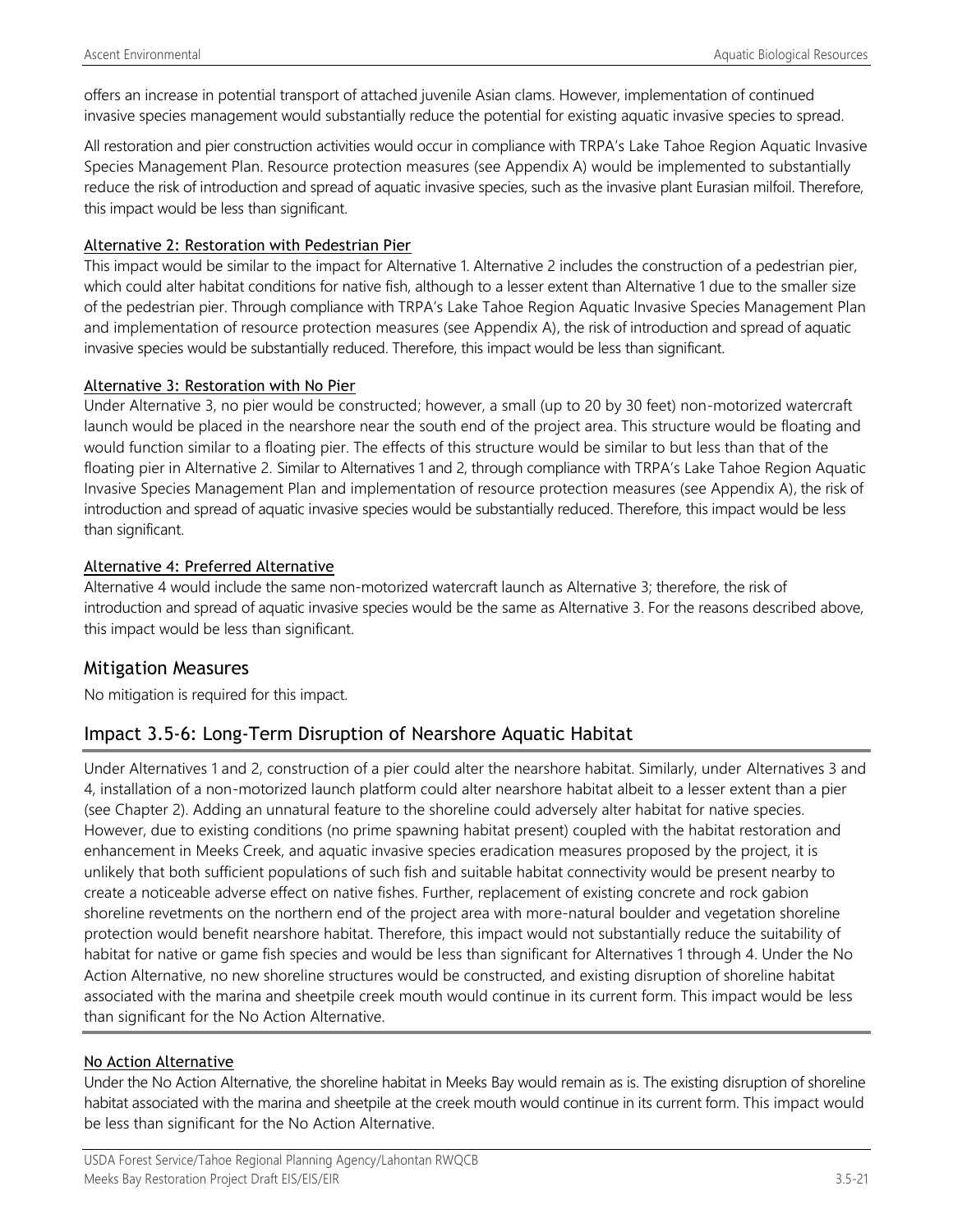#### Alternative 1: Restoration with Boating Pier

Alternative 1 includes the construction of an approximately 300-foot boating pier which could adversely alter habitat for native species. It also includes replacement of existing concrete and rock gabion shoreline revetments on the northern end of the project area with more-natural boulder and vegetation shoreline protection, which would benefit nearshore habitat. Based on concerns that increasing boating and presence of structures (i.e., piers) were affecting fish habitat in Lake Tahoe, a multi-phased fish study investigated the distribution of fish communities, as well as their interactions with littoral structures and habitat features, the results of which are generally described below (Byron et al. 1989; Beauchamp et al. 1991, 1994; Allen and Reuter 1996).

Nearshore fish densities are highest during the summer and then decrease during fall as fish move to deeper parts of the lake. This occurs, in part, due to thermal stratification that restricts many fish to shallower depths (Byron et al. 1989). In addition to the permanent inhabitants of nearshore environments, young-of-year or underyearling, fish younger than a year of age, of most other fish species also utilize the nearshore zone. In general, shallow (i.e., less than 30 feet deep) areas with large boulders or other complex environments support substantially more fish than simple (i.e., sandy substrate) littoral zone habitats (Byron et al. 1989). Yearling and older littoral fish generally do not use shallow, nearshore sandy substrate unless is it is less than 7 feet from complex rocky cover (Beauchamp et al. 1991). Rocky habitat is thought to provide important refuge from predation (Beauchamp et al. 1994) and is considered good spawning habitat for many lake-dwelling species by TRPA. Allen and Reuter (1996) found nearly every gravel substrate location surveyed showed evidence of spawning. In contrast, higher densities of underyearling littoral fishes are associated with sandy substrates, likely because they take advantage of the warmest available temperatures located in shallow waters and their small size and transparency protect them from predators (Beauchamp et al. 1991). As underyearlings grow and gain more pigment they form schools to protect themselves from predation. Large aggregations of juveniles are prevalent along the marshy shore where they are able to take refuge in emergent aquatic vegetation (Moyle 2002).

The warm spring and summer months are the peak spawning period for many nearshore fish species in Lake Tahoe. The peak recreational boating period, which occurs from approximately May 1 to September 30, corresponds with utilization of nearshore habitat by native fishes (Beauchamp et al. 1991) and warmwater game species; however, most native fish spawn during the night hours when shorezone activities decrease (Allen and Reuter 1996). Beauchamp et al. (1991) found that underyearlings, which generally use shallow areas did not occupy areas deep enough to be frequently disturbed by normal boat traffic. Nevertheless, boat traffic in marinas and around piers caused fish schools (i.e., yearlings and older fish) to retreat to cover, although they usually returned to normal activity patterns within 30 seconds (Beauchamp et al. 1991). Due to the short disturbance period, the study concluded that, even frequent encounters (e.g., 100 boat passages) would not impinge on foraging time enough to affect growth.

To further investigate potential anthropogenic impacts on nearshore fishes, Allen and Reuter (1996) studied boating impacts on spawning. The researchers reported that boating occurring during maximum night spawning activities had no negative impact on spawning behavior. Further, artificial lighting associated with boating and other nearshore activities did not affect spawning behavior.

The most common anthropogenic alteration to Lake Tahoe's nearshore is the construction of piling-supported piers (piers) and rock crib piers (cribs) (Beauchamp et al. 1994). Piers provide simple submerged structures that lack habitat complexity. Beauchamp et al. (1994) studied piers and cribs to determine if these structures affected fish densities. The researchers reported that piers had no significant effect on littoral fish density, but piers may positively affect fish abundance when the lake level is higher because some species may utilize the shaded areas under docks as cover. Allen and Reuter (1996) conducted another study to determine if piers and/or cribs affected fish spawning success. The researchers reported that substrate was more important than pier presence for littoral fish spawning success (Allen and Reuter 1996).

Existing conditions consist of marginal habitat and/or feed and cover habitat with no prime spawning habitat present. Due to the lack of prime habitat and for the reasons described above, fish would not be adversely affected with the new boating pier. Furthermore, habitat restoration and enhancement, and invasive species eradication efforts proposed as part of Alternative 1 would benefit fish habitat. Therefore, this impact would be less than significant.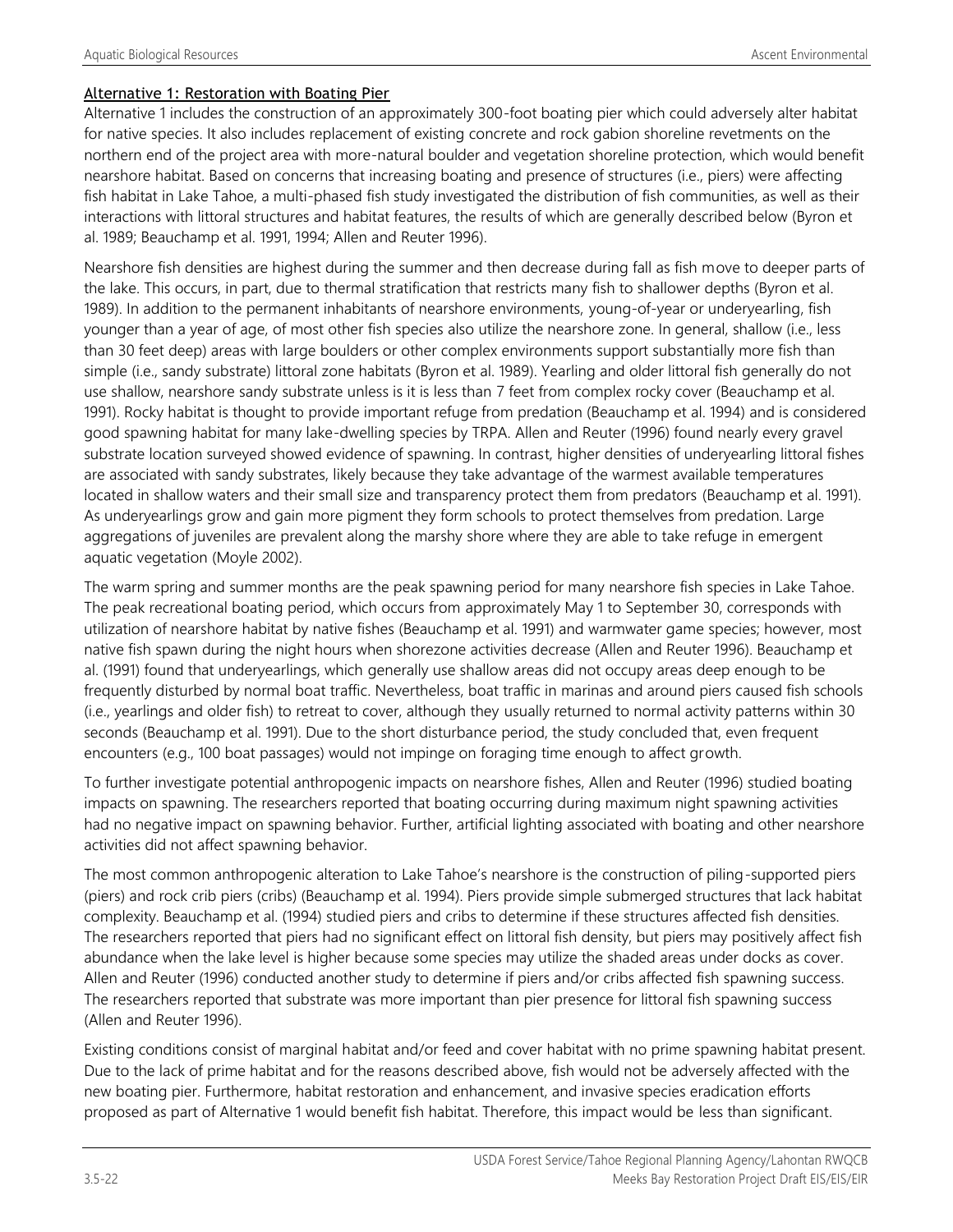#### Alternative 2: Restoration with Pedestrian Pier

This impact would be similar to the impact for Alternative 1. Alternative 2 includes the construction of a pedestrian pier that could alter habitat conditions for native fish, although to a lesser extent than Alternative 1 due to the smaller size of the pedestrian pier. Existing conditions consist of marginal habitat and/or feed and cover habitat with no prime spawning habitat present and it is not expected that populations of these fish would be adversely affected by the new pedestrian pier, based on available literature/applicable studies, especially after habitat restoration and enhancement, and invasive species eradication efforts are complete. Therefore, this impact would be less than significant.

#### Alternative 3: Restoration with No Pier

Under Alternative 3, no pier would be constructed, however a small (up to 20 by 30 feet) non-motorized watercraft launch would be placed in the nearshore near the south end of the project area. This structure would be floating and would function similar to a floating pier. The effects of this structure would be similar to but less than that of the floating pier in Alternative 2. While the non-motorized launch would be placed near boulders in the nearshore, the area does not contain prime spawning habitat. For the reasons described for Alternative 1, Alternative 3 would not substantially affect fish habitat. Therefore, this impact would be less than significant.

#### Alternative 4: Preferred Alternative

Alternative 4 would include the same non-motorized watercraft launch as Alternative 3; therefore, the effects on fish habitat would be the same as Alternative 3. For the reasons described above, this impact would be less than significant.

#### Mitigation Measures

No mitigation is required for this impact.

### Impact 3.5-7: Long-Term Change in in Habitat Conditions Associated with Restoration and Enhancement

Restoration and enhancement activities included in Alternatives 1, 2, 3, and 4, would involve removal of the marina and boat launch infrastructure to allow for full restoration of Meeks Creek, lagoon, and barrier beach along the reach of the creek from SR 89 to Lake Tahoe. Restoration and enhancement associated with Alternatives 1 through 4 would restore ecological process, resulting improved habitat conditions for aquatic resources. This would be a beneficial effect related to implementation of Alternative 1, 2, 3, and 4. Implementation of the No Action Alternative would not include restoration and enhancement activities. The current degraded condition of the Creek would persist and may worsen over time. This would be a potentially significant impact for the No Action Alternative.

#### No Action Alternative

Under the No Action Alternative, there would be no restoration and the marina would remain in place, with a boat ramp and approximately 120 slips placed in the lagoon. Currently, some marina infrastructure, including the floating platforms and slips, have been removed from the marina to facilitate AIS control and other management actions. With the No Action Alternative, this infrastructure would be reinstalled, and the marina would continue to operate as it had in the past. Under existing conditions, Meeks Creek is degraded and lacks the creek, lagoon, and barrier beach habitat that historically existed in the project area. Additionally, continued maintenance of the marina would require ongoing dredging to remove accumulated sediment and aquatic invasive plant species and would involve the use of heavy equipment in Meeks Creek. These degraded conditions would continue and may worsen under the No Action Alternative, ultimately resulting in reduced creek function, continued incision and disconnection of the creek from the floodplain, interference with lagoon and barrier beach processes. This impact would be potentially significant.

#### Alternative 1: Restoration with Boating Pier

Alternative 1 would involve removal of the marina and boat launch infrastructure to allow for full restoration of Meeks Creek, lagoon, and barrier beach along the reach of the creek from SR 89 to Lake Tahoe. To accomplish restoration goals, the existing marina infrastructure, including the concrete boat launch, steel and concrete retaining walls that form the perimeter of the marina, boulder riprap, marina office, and other ancillary infrastructure would be entirely removed.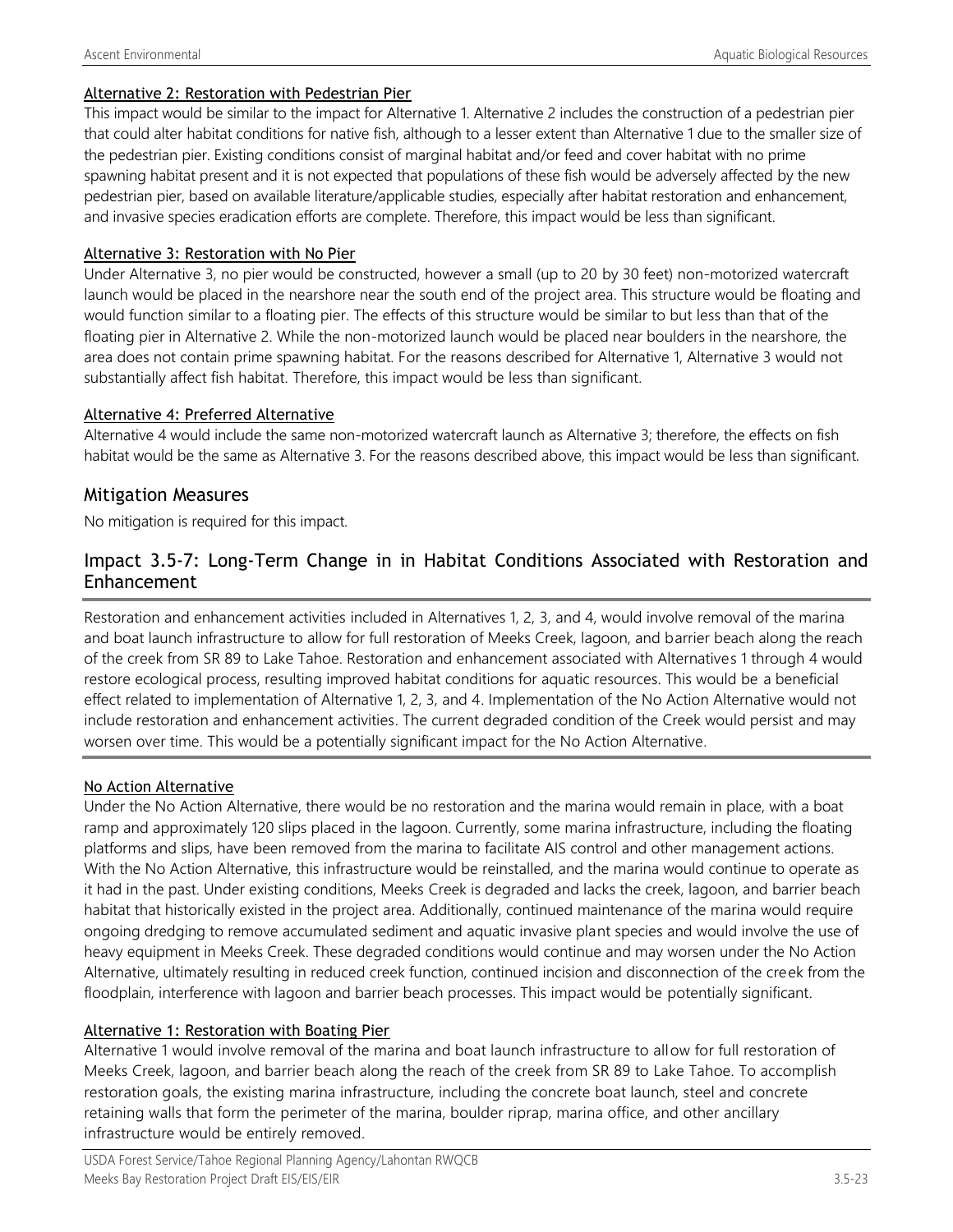Restoration would occur upstream of and within the footprint of the existing marina infrastructure. Upon removal of Meeks Bay Marina, the natural stream channel, floodplain, lagoon, and barrier beach of Meeks Creek would be restored. Anthropogenic fill surrounding Meeks Creek in the vicinity of the marina would be removed or regraded as necessary to recreate a shallow lagoon and to restore channel and floodplain topography along Meeks Creek from SR 89 to Lake Tahoe. Following grading, the channel banks and lagoon would be revegetated with native emergent lagoon and riparian plant species. Additional restoration design and engineering would occur to establish detailed design parameters to achieve performance standards and incorporate the resource protection measures described in the project description. Further, resource enhancement would be conducted associated with aquatic invasive species control and shoreline stabilization, which would involve removal of the existing gabion wall and replacement with more natural stabilization techniques. Replacement of the SR 89 bridge would address a passage barrier and provide access to approximately 6.5 miles of habitat for aquatic species in the Meeks Creek watershed and a fish management structure would be constructed that could block passage for non-native species as an intentional management action when it would be beneficial to the recovery of native special status aquatic species, including LCT.

Restoration and enhancement associated with Alternative 1 would restore ecological process, resulting improved habitat conditions for aquatic resources. This impact would be beneficial.

#### Alternative 2: Restoration with Pedestrian Pier

This impact would be very similar to the effects of Alternative 1. Restoration would occur upstream of and within the footprint of the existing marina infrastructure. With the removal of Meeks Bay Marina and restoration of the natural stream channel, floodplain, lagoon, and barrier beach of Meeks Creek, habitat conditions would be improved. This impact would be beneficial.

#### Alternative 3: Restoration with No Pier

Habitat conditions under Alternative 3 would be very similar to the effects of Alternative 1, although no pier would be constructed. Restoration would occur upstream of and within the footprint of the existing marina infrastructure. With the removal of Meeks Bay Marina and restoration of the natural stream channel, floodplain, lagoon, and barrier beach of Meeks Creek, habitat conditions would be improved. This impact would be beneficial.

#### Alternative 4: Preferred Alternative

The effects of Alternative 4 on habitat conditions would be very similar to Alternative 1. Restoration would occur upstream of and within the footprint of the existing marina infrastructure. With the removal of Meeks Bay Marina and restoration of the natural stream channel, floodplain, lagoon, and barrier beach of Meeks Creek, habitat conditions would be improved. This impact would be beneficial.

#### Mitigation Measures

No mitigation is required for this impact.

## CUMULATIVE IMPACTS

Cumulative impacts on aquatic biological resources are considered in the context of Lake Tahoe, the range of affected special-status species, as well as Meeks Creek. Past, present, and future development, recreation, and fuels management projects, including the projects listed in Table 3-2, have resulted and likely would continue to result in cumulative impacts on special-status aquatic species and habitat. In the distant past, development occurred absent environmental regulation and habitat conversion, degradation, and indirect effects (e.g., noise, air, and light pollution) occurred with little or no mitigation. In recent decades, however, development has continued, but in a regulatory context that required compensatory actions for adverse effects. Also in recent years, restoration projects have restored habitat and natural areas resulting in benefits to regional aquatic ecosystems. Recreation projects, such as the Tahoe Trail, while not without their impacts, serve to focus recreational use in specific areas, preventing impacts to more pristine areas. Fuels reduction projects may result in temporary impacts to aquatic habitat and introduce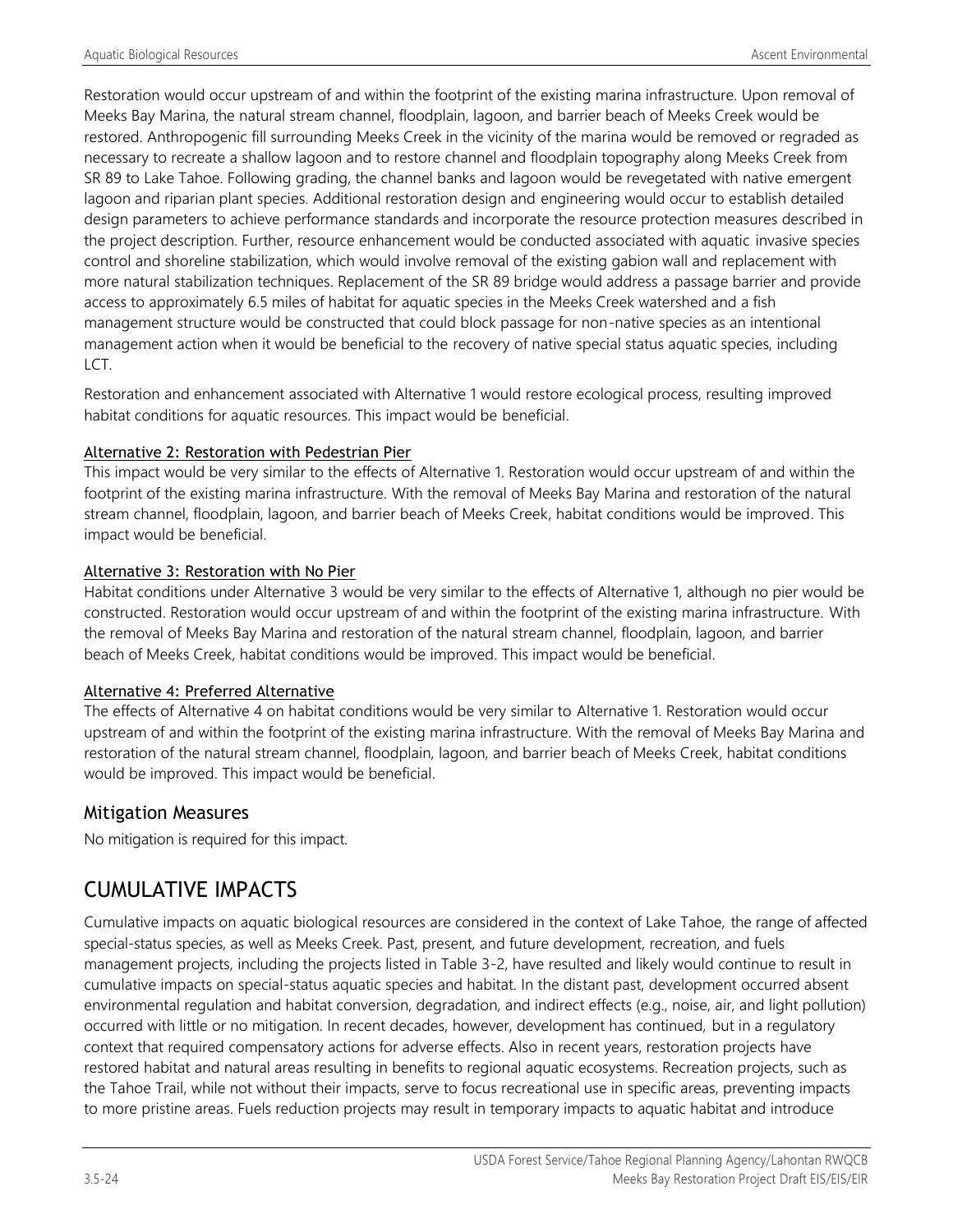noise, vibration, and other disturbance, but their objectives to reduce the risk of catastrophic wildfire is ultimately beneficial to aquatic resources.

All action alternatives would require active construction in Meeks Creek and Lake Tahoe. RPMs (see Appendix A) would be implemented, which would reduce impacts on aquatic species and habitat. Additionally, the action alternatives would improve long-term fish passage while minimizing short-term construction related effects on aquatic species movement. Project construction and restoration activities under all action alternatives would result in a short-term period of high-intensity disturbance during restoration activities. Overall, project actions would not result in a net loss of aquatic habitat and would ultimately result in a functional lift in ecosystem functions and an increase in aquatic habitat from current conditions. Additionally, the project would remove a potential source for AIS introductions by removing the marina and would reduce suitable habitat for AIS by restoring the creek and lagoon to habitat conditions that favor native species.

Land uses in the project area are regulated by the Tahoe Regional Plan and Code of Ordinances, which include policies to protect aquatic resources. Design criteria would be implemented to minimize impacts on aquatic resources. Additionally, compliance with the TRPA Code of Ordinances is a regulatory requirement for project approval and permitting. Therefore, implementation of the approved project would not conflict with local policies protecting these resources.

For the reasons described above, the alternatives would have a less than cumulatively considerable impact related to aquatic biological resources.